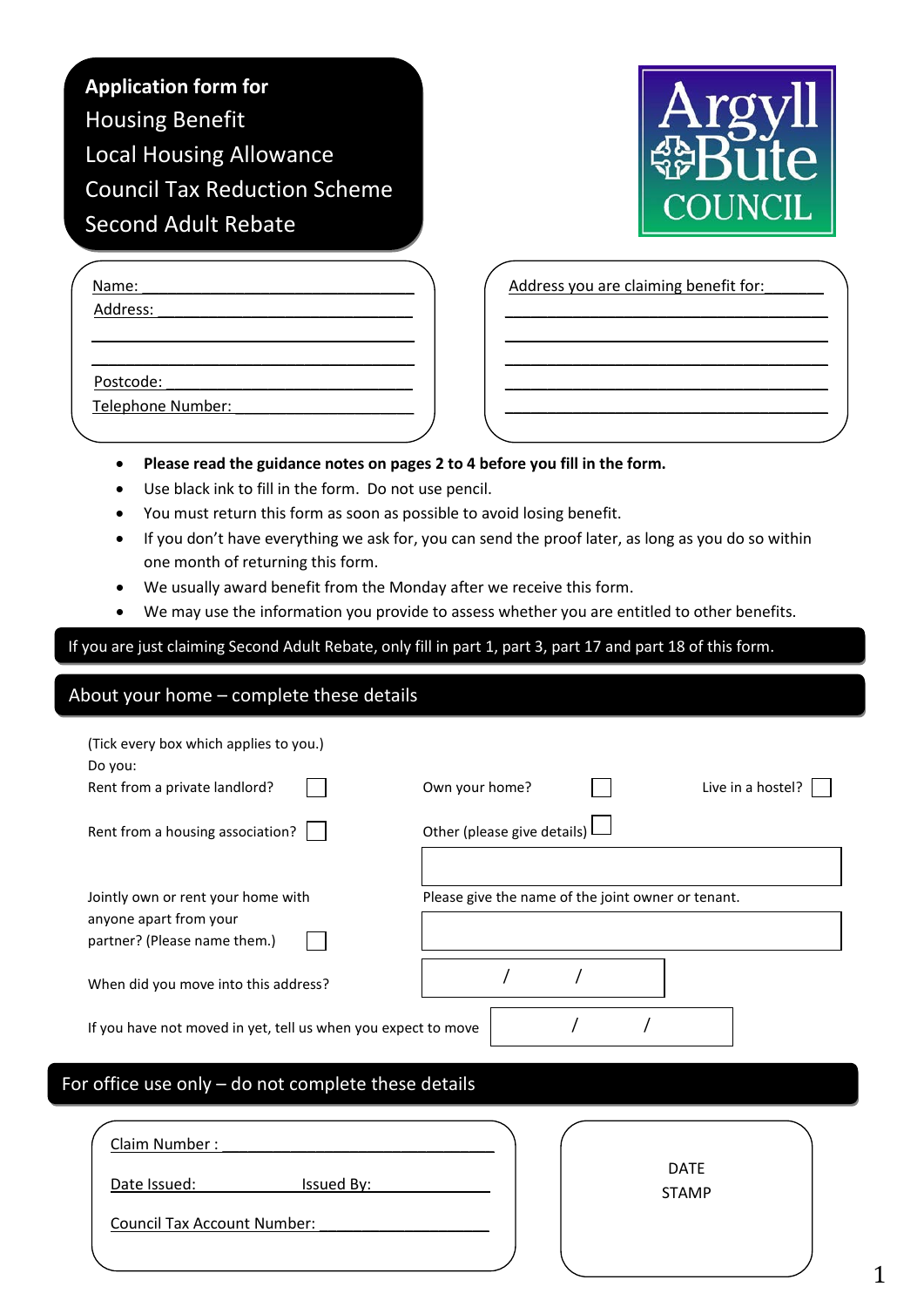#### **About Housing Benefit and Council Tax Reduction Scheme**

Housing Benefit can pay all or part of your rent. It may also give you some extra money towards things you have to pay for, like children's play areas and cleaning shared areas (only if this is included in your rent charge). Council Tax Reduction Scheme can pay all or part of your Council Tax liability. It cannot help with charges for water and sewerage set by Scottish Water.

## Second Adult Rebate

Second Adult Rebate is Council Tax Reduction for people who may not have a partner but who share their home with someone who:

- is 18 or over;
- is on a low income, and
- does not pay them rent;

If you are claiming Second Adult Rebate, only fill in part 1, part 3, part 17 and part 18 of this form.

## We need proof

We need to see proof of some of the things you write about on this form.

There is a checklist in part 21 on page 33 of the form to help you. If you are not sure if we need to see proof of something, get in touch with us. We will tell you what we need to see. We cannot pay you benefit until we have seen the proof we have asked for.

## Filling in the form

- If you have a sight difficulty and want this information in another format, please contact your local service point.
- If you make a mistake just cross it out and put the right answer next to it. Do not use correction fluid or tape.
- Answer Yes or No questions by putting a tick √ in the relevant box. If you are picking an answer from a list of answers, tick √ the appropriate box again.
- If someone else fills in the form for you there is a special space for them to sign (see part 18 on page 27). If English is not your first language and you need help filling the form, we may be able to help you. Please contact your local service point.
- **If you need any help, contact your local service point listed on page 4 of this form.**

## What to do next

When you have filled in the form, sign it and send it to us with the proof we need to see. Or you can take the form and proof to your local service point. Do not send valuable items such as benefit books, bank books or passports in the post. Bring them to your local service point and we will get the information we need and give them back to you. If you cannot get the proof we need straight away, do not worry. **Send the form to us (without the proof) and let us know that you will be sending proof later. If you do not send us the form straight away, you may lose money.**

## When we usually pay benefit from

If this is your first claim, we will usually pay your benefit from the Monday after we get your form.

## How to contact us

**Please see the list on page 4 of this form.**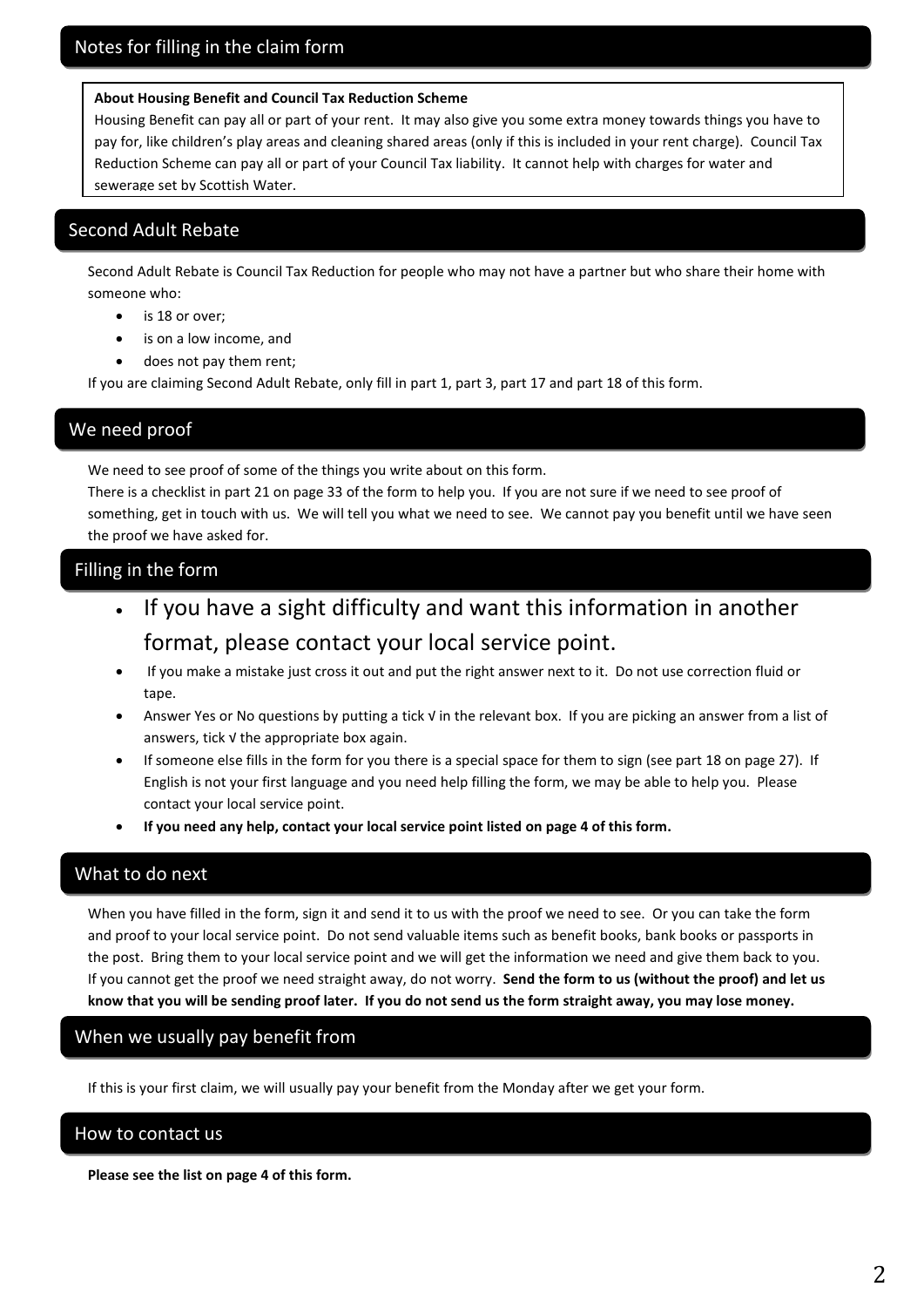## Changes you must tell us about

The rules for Housing Benefit and Council Tax Reduction are different from the rules for other benefits and credits. You must tell us straight away (by us we mean the Housing Benefit / Council Tax Reduction Service) if:

- people move into or out of your home, such as a partner, children, relatives or other adults;
- any income goes up or down (this includes your income, your partner's income, or the income of anyone else living with you);
- your tax credit changes;
- the savings or investments of anyone in the household go up or down;
- you or anyone living with you becomes a student, stops being a student, goes on a Youth Training Scheme, goes into hospital or a nursing home, goes into prison or gets or changes or leaves a job;
- you or your partner give birth or any of your children leave school;
- your rent changes (this includes changes to the total amount of rent your landlord asks you to pay, any charges for things like services and fuel, water rates, heating, lighting, hot water, cooking and any meals);
- you move house;
- you, your partner or any non-dependants are going to be away from home for more than 4 weeks;
- you receive any decision from the Home Office;
- you or anyone in your home stops getting benefits from the Jobcentre Plus or the Pension Service or;
- anything else happens that might affect your benefit entitlement.

You must tell us about anything you think might affect your Housing Benefit and Council Tax Reduction. Please write to, phone or visit us at your local Customer Service Point (CSP, as detailed on page 4). Remember you must also provide the evidence of the change (date of change, payslips, written proof of change of address, benefit award letters and so on). We need to know within one month about any change that would increase your benefit. If you tell us later, we will only increase your benefit from the Monday after the date you told us.

We will always take into account changes that reduce your benefit from the date the change happened, not when you tell us about the change. If we pay you too much benefit because you do not tell us about the change on time, we will normally ask you to repay the money or we will take it from future benefit payments.

It is an offence not to tell us about any change of circumstances that affects your benefit. We may take court action against you.

## How we collect and use information

We will use the information you give us in this form, and in any proof you send us, to process your claim for Housing Benefit and Council Tax Reduction.

Full details of who we will share your information with and the legal basis for us to process your information is included on our privacy notice in Part 20 of this form.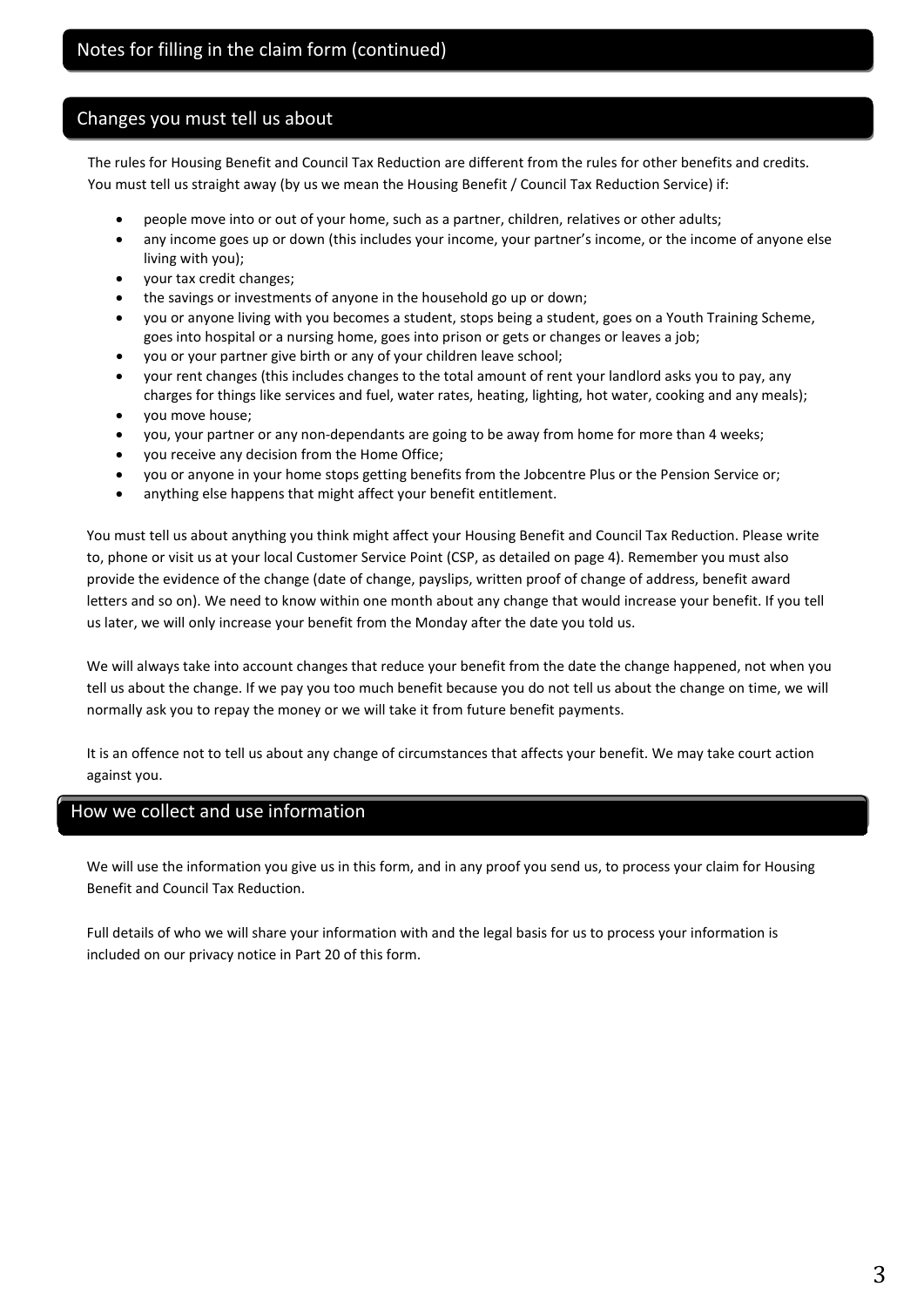**Council staff at the local customer service points listed below can give you help and information about your benefit claim and the benefits scheme in general.**

| Visit us at:                                      |                               |  |  |  |
|---------------------------------------------------|-------------------------------|--|--|--|
| <b>Customer Service Point</b>                     | <b>Customer Service Point</b> |  |  |  |
| <b>Burnet Building</b>                            | Eaglesham House               |  |  |  |
| St John Street                                    | <b>Mount Pleasant Road</b>    |  |  |  |
| <b>CAMPBELTOWN</b>                                | <b>ROTHESAY</b>               |  |  |  |
| <b>PA28 6BJ</b>                                   | <b>PA20 9HQ</b>               |  |  |  |
| <b>Customer Service Point</b>                     | <b>Customer Service Point</b> |  |  |  |
| <b>Municipal Buildings</b>                        | Jamieson Street               |  |  |  |
| <b>Albany Street</b>                              | Bowmore                       |  |  |  |
| <b>OBAN</b>                                       | <b>ISLAY</b>                  |  |  |  |
| <b>PA34 4AW</b>                                   | <b>PA43 7HP</b>               |  |  |  |
| <b>Customer Service Point</b>                     | <b>Customer Service Point</b> |  |  |  |
| The Helensburgh and Lomond Civic Centre           | 1A Manse Brae,                |  |  |  |
| 38 East Clyde Street                              | <b>LOCHGILPHEAD</b>           |  |  |  |
| <b>HELENSBURGH</b>                                | <b>PA31 8RD</b>               |  |  |  |
| G84 7PG                                           |                               |  |  |  |
|                                                   |                               |  |  |  |
| <b>Customer Service Point</b>                     | <b>Customer Service Point</b> |  |  |  |
| <b>Hill Street</b>                                | <b>Breadalbane Street</b>     |  |  |  |
| <b>DUNOON</b>                                     | Tobermory                     |  |  |  |
| PA23 7AP                                          | <b>ISLE OF MULL</b>           |  |  |  |
|                                                   | <b>PA75 6PX</b>               |  |  |  |
| <b>Customer Service Point</b>                     | <b>Customer Service Point</b> |  |  |  |
| The Business Centre                               | Scalasaig                     |  |  |  |
| Crossapol                                         | <b>ISLE OF COLONSAY</b>       |  |  |  |
| <b>ISLE OF TIREE</b>                              | <b>PA61 7YP</b>               |  |  |  |
| <b>PA77 6UP</b>                                   |                               |  |  |  |
| Phone us on:                                      |                               |  |  |  |
| <b>Customer Service Centre Telephone Numbers:</b> |                               |  |  |  |
| For Benefits Enquiries - 01546 605512             |                               |  |  |  |
| For Council Tax Enquires - 01546 605511           |                               |  |  |  |
| To Make a Payment -<br>01546 605515               |                               |  |  |  |
|                                                   |                               |  |  |  |
| Email us at:                                      |                               |  |  |  |
| enquiries@argyll-bute.gov.uk                      |                               |  |  |  |
|                                                   |                               |  |  |  |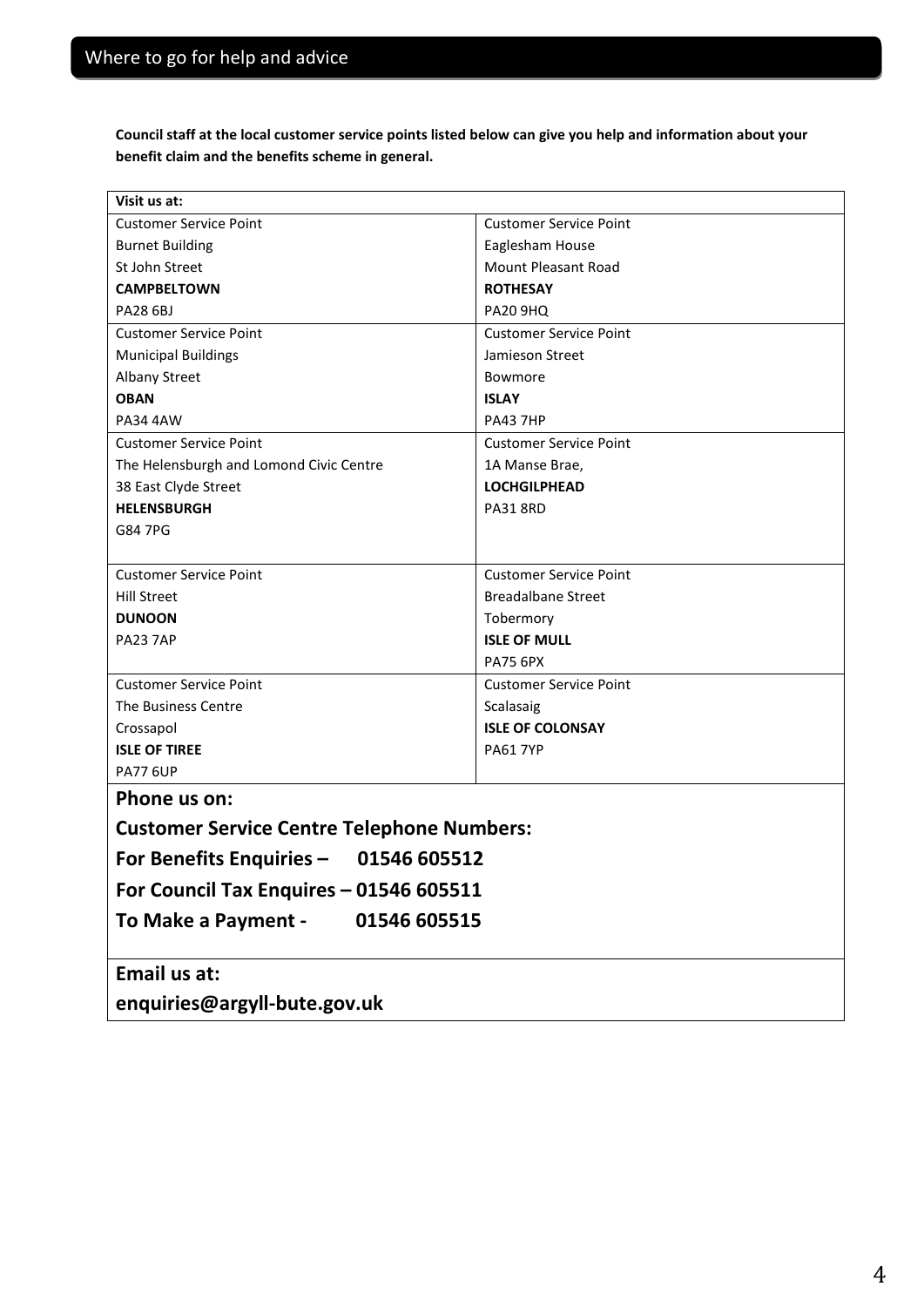## Where to go for help and advice (continued)

## Welfare Rights Service

The Welfare Rights Officer's main task is to ensure that members of the public are informed of their correct entitlement to benefit. They can also help challenge or advise on unfavourable decisions made by the Department of Work and Pensions.

**The Welfare Rights Officer gives advice to members of the public on claiming all state benefits, including help to complete application forms. The Welfare Rights Officer can also provide representation at Benefit Appeal Tribunals.**

#### **All services are free, impartial and confidential.**

They also provide briefing sessions and talks on benefit and benefit changes for community groups.

If you wish to arrange an individual appointment for advice on a private issue, please contact the appropriate Welfare Rights Officer for your area:

| Welfare Rights Officer     | Welfare Rights Officer                  |
|----------------------------|-----------------------------------------|
| Kintyre and Islay          | Helensburgh and Lomond                  |
| <b>Community Services</b>  | <b>Community Services</b>               |
| <b>Burnet Building</b>     | The Helensburgh and Lomond Civic Centre |
| St John Street             | 38 East Clyde Street                    |
| Campbeltown                | HELENSBURGH                             |
| <b>PA28 6ED</b>            | G84 7PG                                 |
| Telephone - 01546 605517   | Telephone - 01546 605517                |
| Welfare Rights Officer     | Welfare Rights Officer                  |
| Lorn and the Isles         | Cowal                                   |
| <b>Community Services</b>  | <b>Community Services</b>               |
| <b>Municipal Buildings</b> | Dolphin Hall                            |
| Albany Street              | Dunoon                                  |
| Oban                       | <b>PA23 8DQ</b>                         |
| <b>PA34 4AW</b>            | Telephone - 01546 605517                |
| Telephone - 01546 605517   |                                         |
| Welfare Rights Officer     | Senior Welfare Rights Officer           |
| Mid Argyll                 | <b>Bute</b>                             |
| <b>Community Services</b>  | <b>Community Services</b>               |
| Manse Brae                 | Dolphin Hall                            |
| Lochgilphead               | Dunoon                                  |
| <b>PA31 8RD</b>            | <b>PA23 8DQ</b>                         |
| Telephone - 01546 605517   | Telephone - 01546 605517                |
|                            |                                         |
|                            |                                         |

## For help with your reading and writing skills

**For local help with your reading and writing skills contact Big Plus and Adult Learning on 01436 658731.**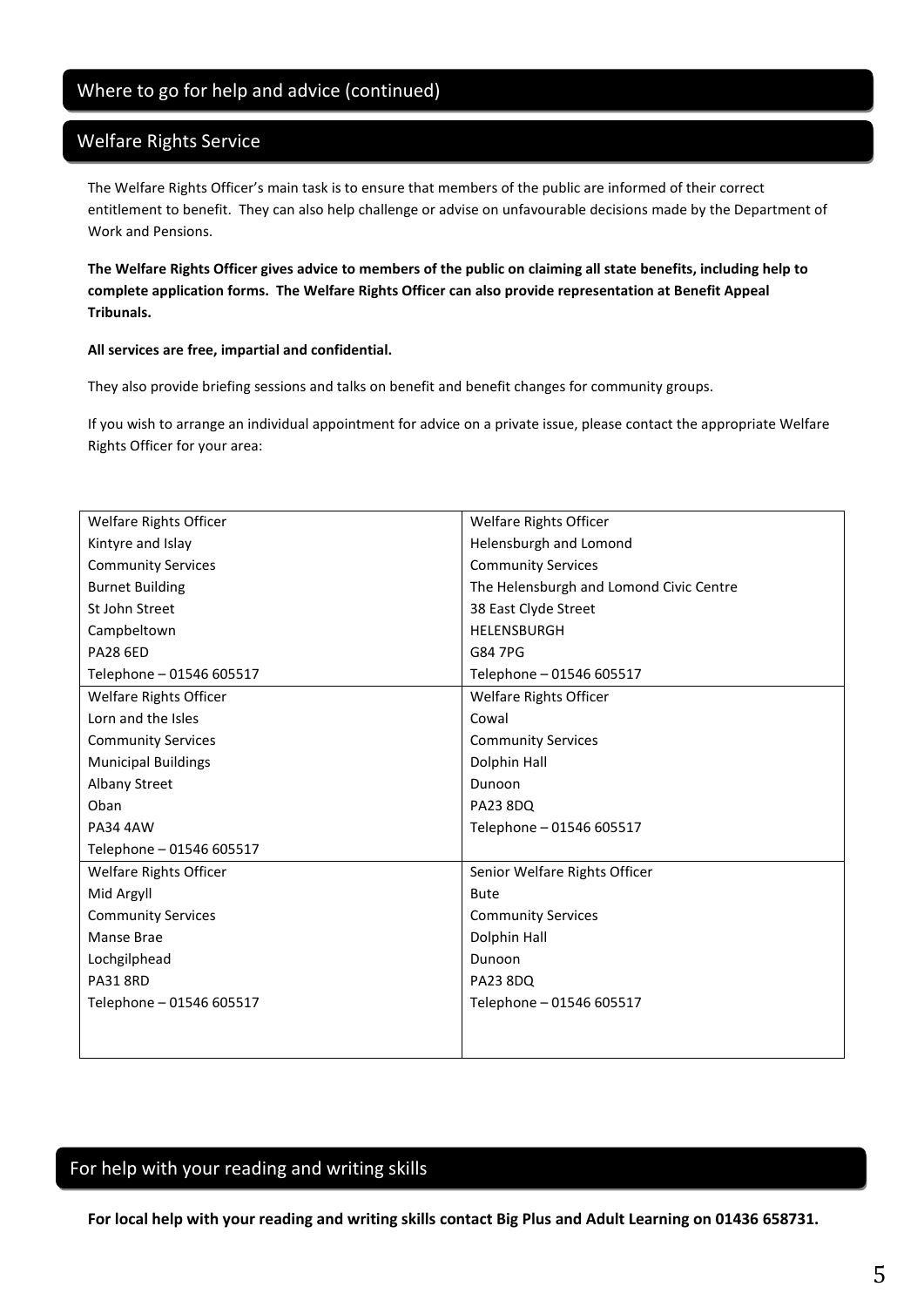# Part 1 About you and your partner

If you have a partner, you must answer all the questions about them, as well as yourself.

|                                                                                | You                                                                                                                                    | Your partner                                                                        |
|--------------------------------------------------------------------------------|----------------------------------------------------------------------------------------------------------------------------------------|-------------------------------------------------------------------------------------|
| <b>Surname</b>                                                                 |                                                                                                                                        |                                                                                     |
| <b>First name</b>                                                              |                                                                                                                                        |                                                                                     |
| Title (Mr, Mrs, Ms, Other)                                                     |                                                                                                                                        |                                                                                     |
| Any other names you<br>have used                                               |                                                                                                                                        |                                                                                     |
| Date of Birth                                                                  |                                                                                                                                        |                                                                                     |
| <b>National Insurance</b><br><b>Number</b>                                     |                                                                                                                                        |                                                                                     |
|                                                                                | If you do not have a National Insurance<br>number, or cannot find it, tick this box                                                    | If you do not have a National Insurance<br>number, or cannot find it, tick this box |
| Your daytime phone number                                                      |                                                                                                                                        |                                                                                     |
| Your mobile phone number                                                       |                                                                                                                                        |                                                                                     |
| Your e-mail address                                                            |                                                                                                                                        |                                                                                     |
|                                                                                | We need to see proof of your identity and National Insurance Number. See the checklist at part 21 on page 33.                          |                                                                                     |
| If you have moved home<br>in the last 12 months, tell<br>us your last address. |                                                                                                                                        |                                                                                     |
|                                                                                | Postcode                                                                                                                               | Postcode                                                                            |
| Did you get Housing<br><b>Benefit or Council Tax</b>                           | No<br>No                                                                                                                               |                                                                                     |
| <b>Reduction there?</b>                                                        | When did you claim?<br>Yes<br>Yes                                                                                                      | When did you claim?                                                                 |
|                                                                                | Τ<br>$\prime$                                                                                                                          |                                                                                     |
| Were you the home<br>owner, a tenant or a<br>boarder at this address?          |                                                                                                                                        |                                                                                     |
|                                                                                | If you were the owner of this address please provide evidence of the proceeds from the sale of this property e.g. a solicitor's letter |                                                                                     |
| Have you or your partner<br>come to live in the                                | No<br>No                                                                                                                               |                                                                                     |
| United Kingdom in the last Yes<br>two years?                                   | Yes                                                                                                                                    |                                                                                     |
|                                                                                |                                                                                                                                        |                                                                                     |

6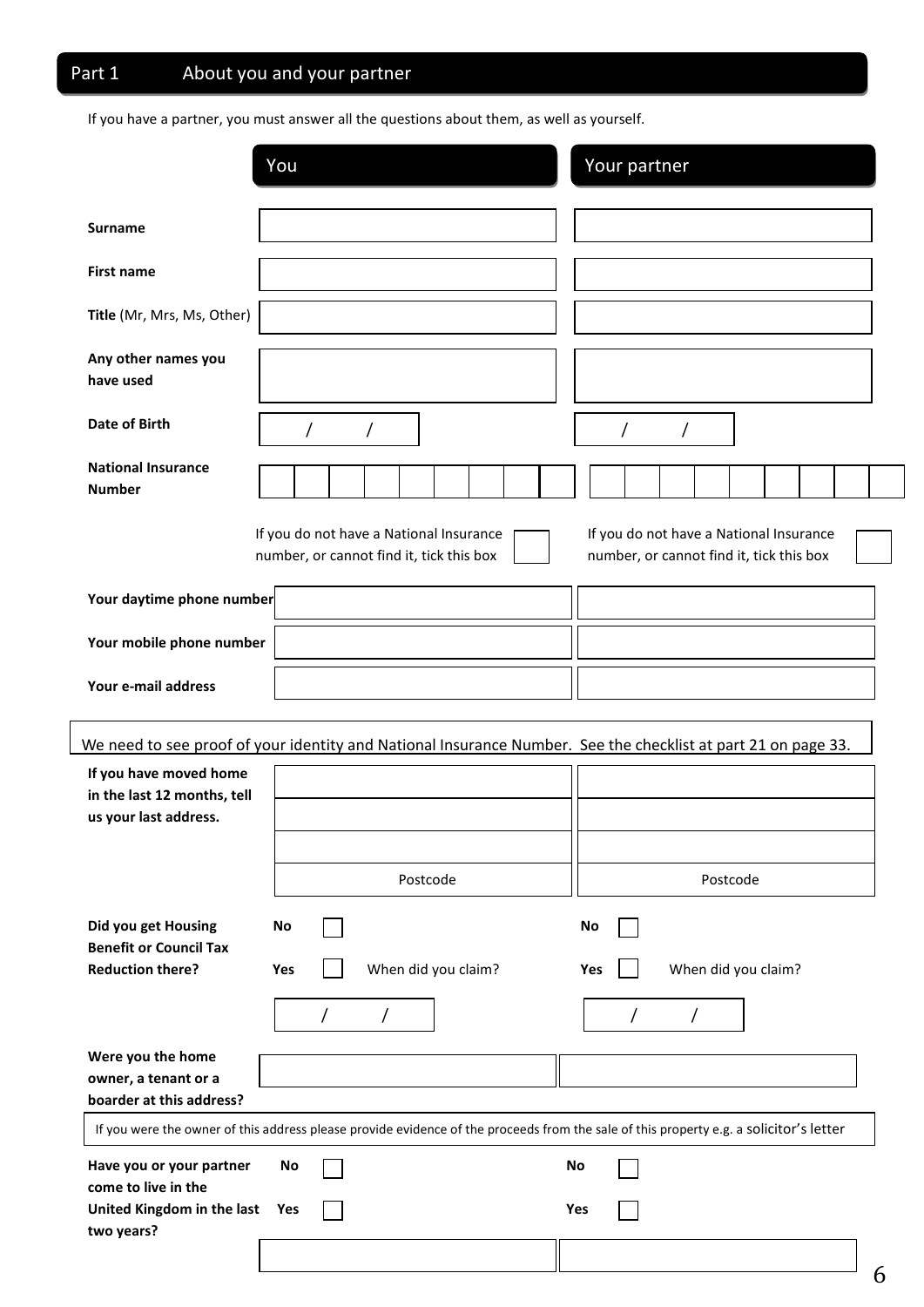| Part 1                                                                                                                                                                          | About you and your partner (continued)       |                                                         |                                      |                                                   |
|---------------------------------------------------------------------------------------------------------------------------------------------------------------------------------|----------------------------------------------|---------------------------------------------------------|--------------------------------------|---------------------------------------------------|
| You                                                                                                                                                                             |                                              |                                                         | Your partner                         |                                                   |
| If you are not British, on<br>what date did you last<br>enter and apply to stay<br>in the UK?                                                                                   |                                              | The UK is England, Northern Ireland, Scotland and Wales |                                      |                                                   |
| Are you or your partner in<br>hospital at the moment?                                                                                                                           | Yes<br>No<br>Please tell us about it below   | No                                                      | Yes<br>Please tell us about it below |                                                   |
| When did you or your<br>partner go into hospital?                                                                                                                               |                                              |                                                         | $\prime$                             |                                                   |
| Does anyone get Carer's<br><b>Allowance for looking</b><br>after you or your partner?                                                                                           | No<br>Yes                                    | We will write to you about this                         | No<br>Yes                            | We will write to you about this                   |
| Have you or your partner<br>been told that you are<br>entitled to Carer's<br>Allowance, even if you<br>do not receive it because<br>you are getting another<br>benefit instead? | No<br>Yes                                    | We need to see proof of this                            | No<br>Yes                            | We need to see proof of this                      |
| Do you or your partner<br>have a carer who lives<br>somewhere else, but<br>provides care overnight<br>in your home?                                                             | No<br>Yes                                    | We will write to you about this                         | No<br>Yes                            | We will write to you about this                   |
| Do you or your partner<br>have a vehicle from a<br>mobility scheme?                                                                                                             | No<br>Yes                                    |                                                         | No l<br>Yes                          |                                                   |
| Are you or your partner a<br>student? By student we<br>mean anyone who is on a<br>course of study at an<br>educational establishment?                                           | No<br>Yes<br>Full time $\boxed{\phantom{1}}$ | Tell us if this if full or part time<br>Part time       | No<br>Yes<br>Full time               | Tell us if this if full or part time<br>Part time |
| If you or your partner get a bursary, grant or student loan we need to see proof of this.                                                                                       |                                              |                                                         |                                      |                                                   |
| Please tick if you or your<br>partner are:                                                                                                                                      |                                              |                                                         |                                      |                                                   |
| an apprentice                                                                                                                                                                   | severely mentally<br>impared                 | an apprentice                                           | impared                              | severely mentally                                 |
| on youth training                                                                                                                                                               | long-term sick<br>or disabled                | on youth training                                       | long-term sick<br>or disabled        |                                                   |
| in legal custody                                                                                                                                                                | a carer                                      | in legal custody                                        | a carer                              |                                                   |
| registered blind                                                                                                                                                                |                                              | registered blind                                        |                                      |                                                   |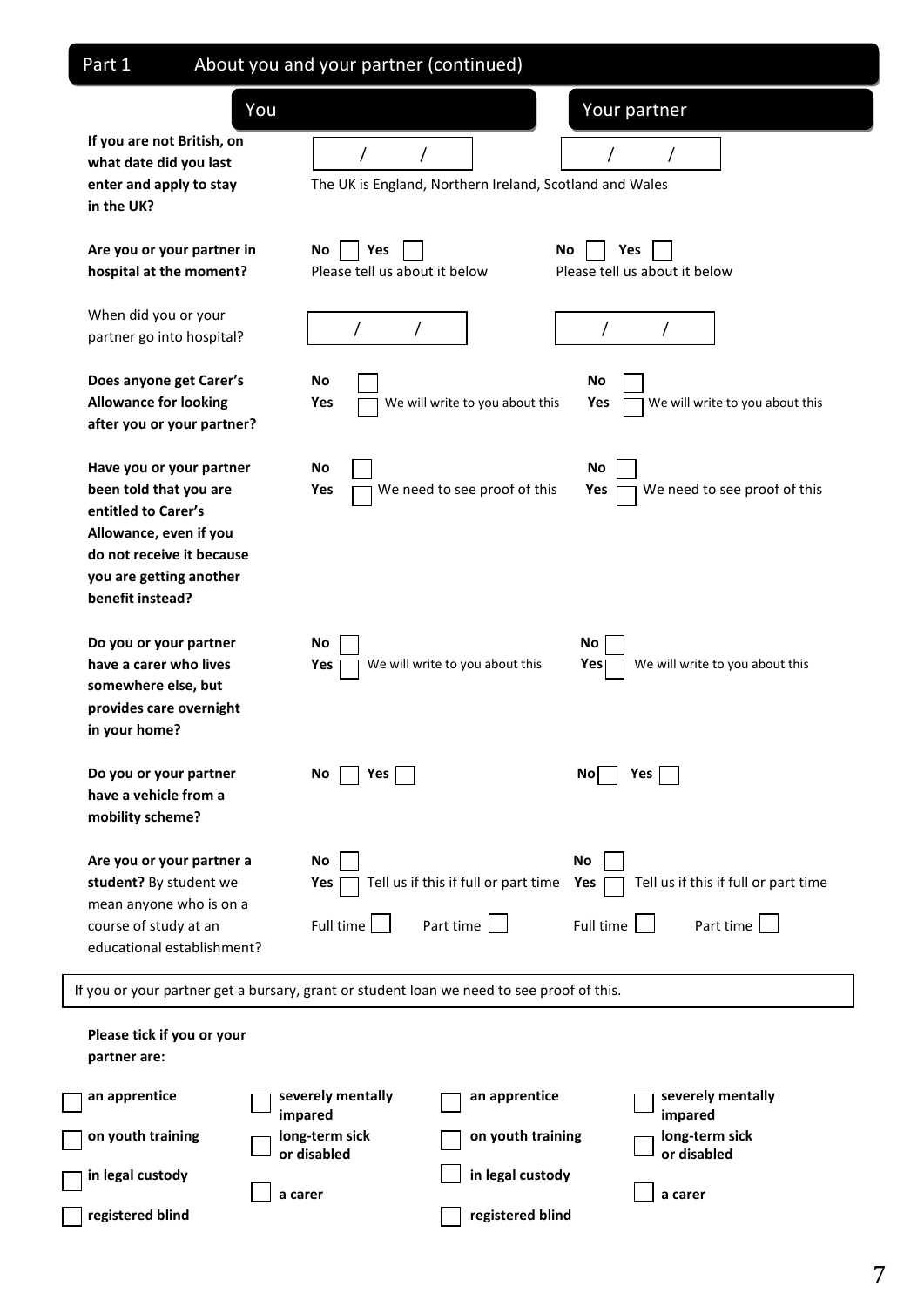## Part 2 About children

#### **We need to know about any children in your household who:**

- are under 16 and you receive Child Benefit for; or
- are 16, 17 or 18 and in education doing a course not higher than SVQ, GCE A-level, SCE Higher level

or GNVQ (advanced).

| Are there any children in |  |
|---------------------------|--|
| your household as         |  |
| described above?          |  |

 $\begin{array}{ccc} \textsf{n} & \textsf{No} & \end{array}$  Go to part 3.

Yes  $\Box$  If there are more than 3 children, fill in part 17 on page 26 to tell us all the information we ask for on this page.

We must see evidence of everything you have listed in this part before we can decide how much benefit you can get.

|                                                                                                                |                  | First child                     | Second child                                        | Third child                                  |
|----------------------------------------------------------------------------------------------------------------|------------------|---------------------------------|-----------------------------------------------------|----------------------------------------------|
| <b>Surname</b>                                                                                                 |                  |                                 |                                                     |                                              |
| <b>First name</b>                                                                                              |                  |                                 |                                                     |                                              |
| Date of Birth                                                                                                  |                  | /<br>Τ                          | T<br>Τ                                              | Τ<br>$\prime$                                |
| The child's relationship<br>to you                                                                             |                  |                                 |                                                     |                                              |
| The child's relationship<br>to your partner                                                                    |                  |                                 |                                                     |                                              |
| Usual address,<br>if different from yours                                                                      |                  |                                 |                                                     |                                              |
|                                                                                                                |                  |                                 |                                                     |                                              |
|                                                                                                                |                  |                                 |                                                     |                                              |
| <b>Child Benefit number</b>                                                                                    |                  |                                 |                                                     |                                              |
| Who gets the Child<br><b>Benefit for them?</b> We                                                              |                  |                                 |                                                     |                                              |
| need to see proof of this.                                                                                     |                  |                                 |                                                     |                                              |
| Is the child registered<br>Blind?                                                                              | No<br>Yes        | We need to see<br>proof of this | <b>No</b><br>We need to see<br>Yes<br>proof of this | No<br>We need to see<br>Yes<br>proof of this |
| Does the child get<br><b>Disability Living</b><br><b>Allowance or Personal</b><br><b>Independence Payment?</b> | <b>No</b><br>Yes |                                 | Nol<br>Yes                                          | No<br>Yes                                    |
| How much                                                                                                       | Care             | £                               | £                                                   | $\pmb{\mathsf{f}}$                           |
| each week?                                                                                                     | Mobility         | £                               | £                                                   | £                                            |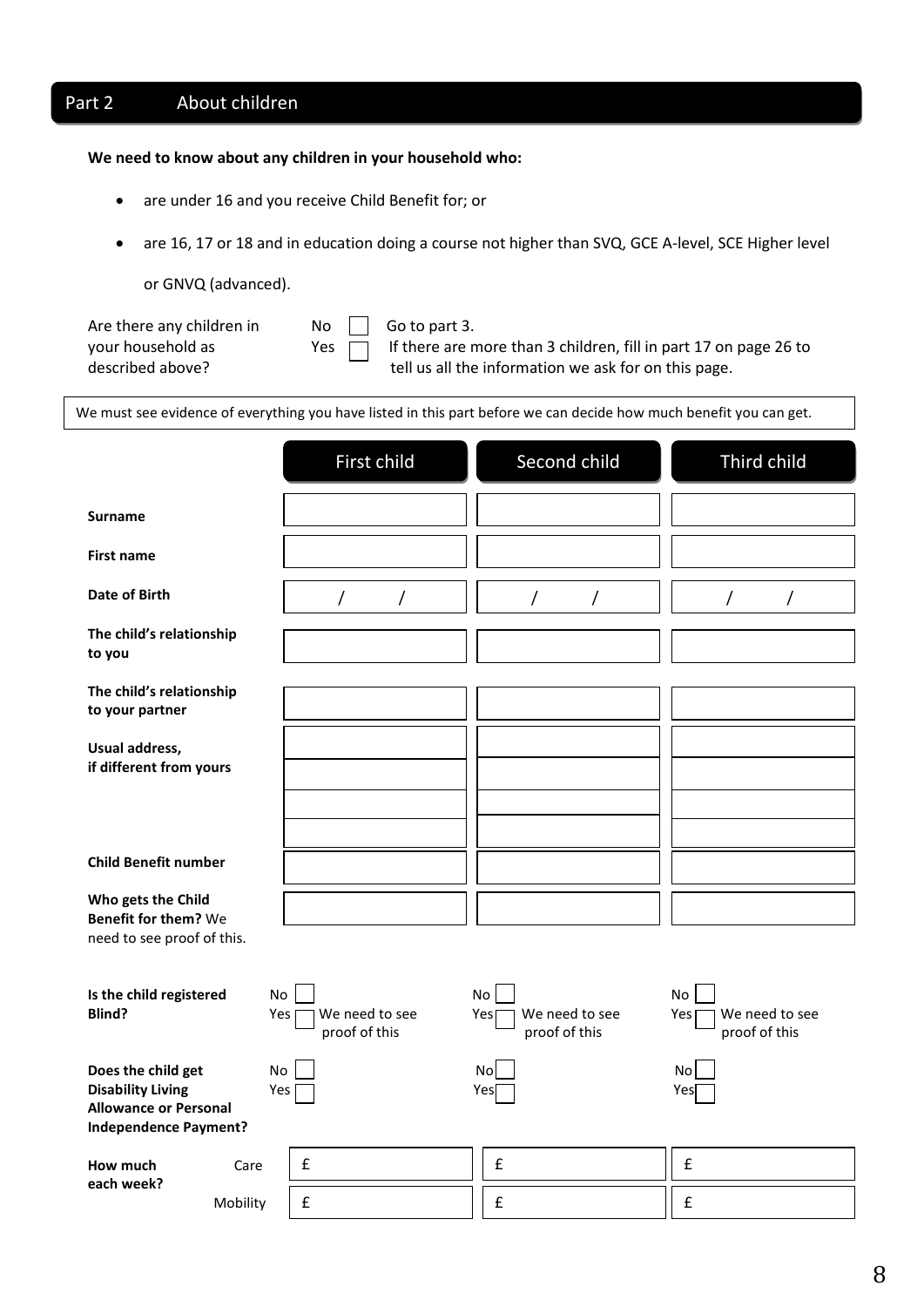| Part 3                                                                                                                                                                                                                                                                                                 | About other people who live with you              |                                                                                                  |                                            |
|--------------------------------------------------------------------------------------------------------------------------------------------------------------------------------------------------------------------------------------------------------------------------------------------------------|---------------------------------------------------|--------------------------------------------------------------------------------------------------|--------------------------------------------|
| Do any adults usually live<br>with you and your partner?<br>By adults we mean people<br>over 16 that nobody gets<br>Child Benefit for.<br>Now tell us about all the people who usually live with you and your partner.<br>If you want to tell us about more than 3 people, fill in part 17 on page 26. | Go to part 4.<br>No<br>Give details below.<br>Yes |                                                                                                  |                                            |
| We must see evidence of everything you have listed in this part before we can decide how much benefit                                                                                                                                                                                                  |                                                   |                                                                                                  |                                            |
| you can get. Read the checklist at part 21 on page 33 to see what you can use as evidence.                                                                                                                                                                                                             |                                                   |                                                                                                  |                                            |
| Are any of the people<br>who normally live with<br>you married to each<br>other or living together<br>as if they were married?                                                                                                                                                                         | No<br>Tell us their names below.<br>Yes           | is the<br>partner of<br>is the                                                                   |                                            |
|                                                                                                                                                                                                                                                                                                        | <b>First person</b>                               | partner of<br>Second person                                                                      | Third person                               |
| <b>Surname</b>                                                                                                                                                                                                                                                                                         |                                                   |                                                                                                  |                                            |
| <b>First name</b>                                                                                                                                                                                                                                                                                      |                                                   |                                                                                                  |                                            |
| Date of Birth                                                                                                                                                                                                                                                                                          |                                                   |                                                                                                  |                                            |
| <b>National Insurance</b><br>number                                                                                                                                                                                                                                                                    |                                                   |                                                                                                  |                                            |
| Their relationship to you<br>or your partner                                                                                                                                                                                                                                                           |                                                   |                                                                                                  |                                            |
| Some examples are                                                                                                                                                                                                                                                                                      | subtenant, lodger, boarder or friend.             | aunt, brother, daughter, father, grandson, grandmother, stepdaughter, joint tenant, joint owner, |                                            |
| Do they get Income Support,<br><b>Income-based Jobseekers</b><br><b>Allowance, Pension Credit or</b><br><b>Income Related Employment</b><br>& Support Allowance?                                                                                                                                       | No<br>Yes                                         | No<br>Yes                                                                                        | <b>No</b><br>Yes                           |
| Do they get Disability<br>Living Allowance, Personal<br><b>Independance Payment or</b>                                                                                                                                                                                                                 | <b>No</b><br>Yes<br>How much?                     | No<br>Yes<br>How much?                                                                           | <b>No</b><br>Yes<br>How much?              |
| <b>Attendance Allowance?</b>                                                                                                                                                                                                                                                                           | $\pmb{\epsilon}$<br>a week                        | $\pmb{\mathsf{f}}$<br>a week                                                                     | $\pmb{\mathsf{f}}$<br>a week               |
| Are they registered blind?                                                                                                                                                                                                                                                                             | No<br>Yes                                         | No<br>Yes                                                                                        | <b>No</b><br>Yes                           |
| Are they a full-time<br>student, a student nurse,<br>a care worker, an<br>apprentice or on youth<br>training?                                                                                                                                                                                          | No<br>Tell us which<br>Yes                        | No<br>Yes<br>Tell us which                                                                       | No<br>Tell us which<br>Yes                 |
| Do they pay rent or<br>money for board and<br>lodgings to you or your                                                                                                                                                                                                                                  | No<br>How much?<br>Yes<br>£<br>a week             | No<br>How much?<br>Yes<br>£<br>a week                                                            | No<br>How much?<br>Yes<br>£<br>a week<br>9 |

 $\sqrt{ }$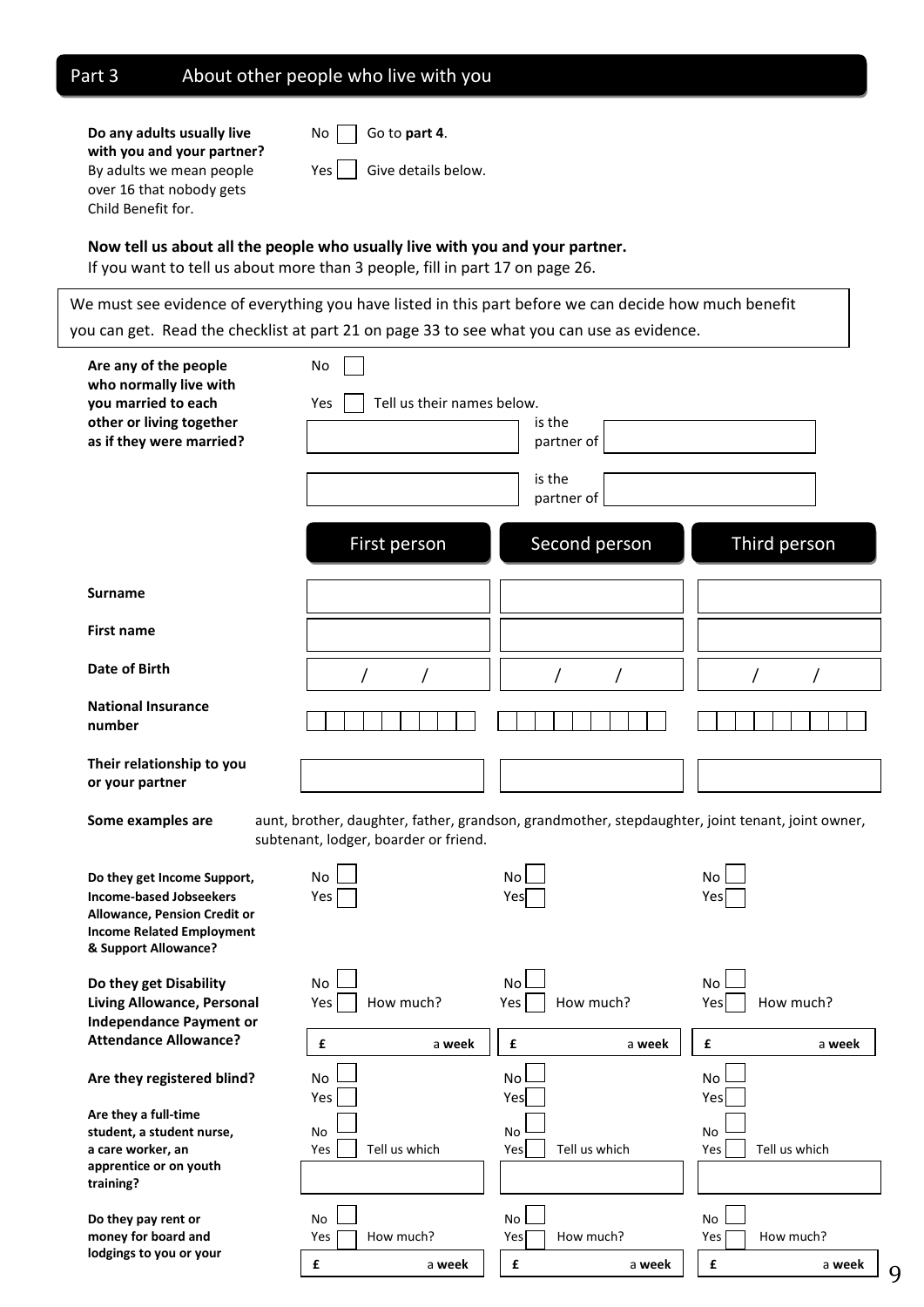Part 3

# About other people who live with you (continued)

|                                                                                                           | First person                                                                                                                | Second person                                                | Third person                                                 |
|-----------------------------------------------------------------------------------------------------------|-----------------------------------------------------------------------------------------------------------------------------|--------------------------------------------------------------|--------------------------------------------------------------|
| Are they severely<br>mentally impaired?                                                                   | No<br>Yes                                                                                                                   | No<br>Yes                                                    | No<br>Yes                                                    |
| Are they in legal custody<br>at the moment?                                                               | No<br>When are they<br>Yes<br>expected to come out?                                                                         | No<br>When are they<br>Yes<br>expected to come out?          | No<br>Yes<br>When are they<br>expected to come out?          |
| Are they in hospital at<br>the moment?                                                                    | No<br>Please tell us about it<br>Yes<br>below.                                                                              | No<br>Please tell us about it<br>Yes<br>below.               | No<br>Please tell us about it<br>Yes<br>below.               |
| When did they go in?                                                                                      | I                                                                                                                           |                                                              |                                                              |
| Do they normally work<br>for 16 hours or more a<br>week?                                                  | No<br>Tell us their earnings<br>Yes<br>before any deductions                                                                | No<br>Yes<br>Tell us their earnings<br>before any deductions | No<br>Tell us their earnings<br>Yes<br>before any deductions |
|                                                                                                           | £<br>a week                                                                                                                 | £<br>a week                                                  | £<br>a week                                                  |
| <b>Number of hours worked?</b>                                                                            |                                                                                                                             |                                                              |                                                              |
| Do they have any other<br>income at all?<br>Make sure you tell us<br>about all other income they<br>have. | No<br>Please tell us about it<br>Yes<br>below.                                                                              | No<br>Please tell us about it<br>Yes<br>below.               | No<br>Please tell us about it<br>Yes<br>below                |
|                                                                                                           | This includes any benefits or allowances you have not told us about on this form and interest from savings and investments. |                                                              |                                                              |
| Name of first other<br>1.<br>income                                                                       |                                                                                                                             |                                                              |                                                              |
| How much is it before<br>deductions?                                                                      | £<br>a week                                                                                                                 | £<br>a week                                                  | £<br>a week                                                  |
| Name of second other<br>income                                                                            |                                                                                                                             |                                                              |                                                              |
| How much is it before<br>deductions?                                                                      | £<br>a week                                                                                                                 | £<br>a week                                                  | £<br>a week                                                  |
| Name of third other<br>З.<br>income                                                                       |                                                                                                                             |                                                              |                                                              |
| How much is it before<br>deductions?                                                                      | £<br>a week                                                                                                                 | £<br>a week                                                  | £<br>a week                                                  |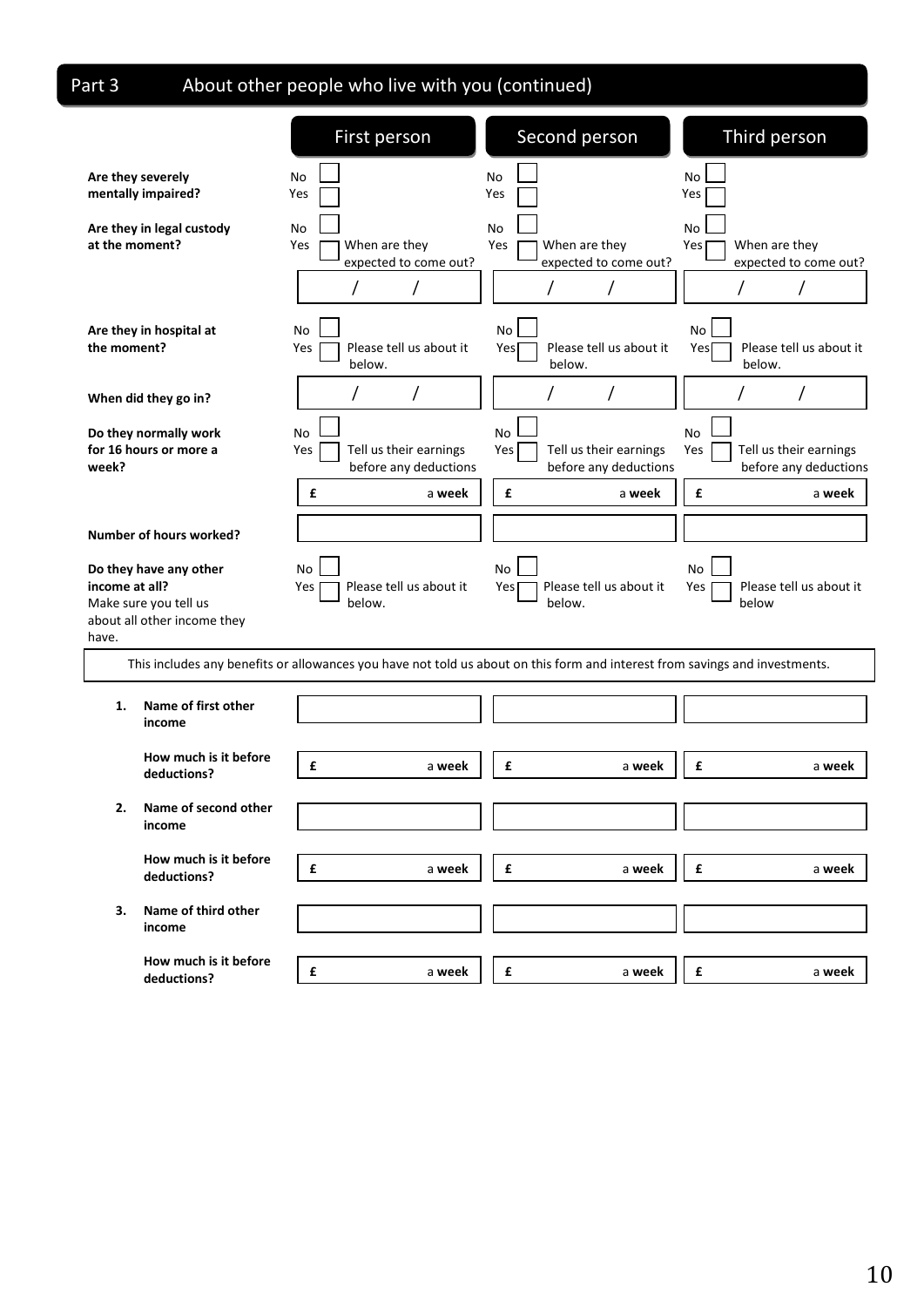# Part 4 About being self employed

| Are you or your partner<br>self-employed? | No.<br>Yes | Go to part 5.<br>Answer the questions on this page.<br>You must send us your trading accounts for the last financial year. If you have<br>only recently set up the business and do not have a full year's accounts, we<br>need to see some other evidence of your income. We will write to you about<br>this. |
|-------------------------------------------|------------|---------------------------------------------------------------------------------------------------------------------------------------------------------------------------------------------------------------------------------------------------------------------------------------------------------------|
|                                           |            | We must see evidence of everything you have listed in this part before we can decide how much benefit<br>you can get. Read the checklist at part 21 on page 33 to see what you can use as evidence.                                                                                                           |
|                                           | You        | Your partner                                                                                                                                                                                                                                                                                                  |

|                                                                            | TUU                                             | <b>TOUT PATTIEL</b>                                          |
|----------------------------------------------------------------------------|-------------------------------------------------|--------------------------------------------------------------|
| What kind of work do<br>you do?                                            |                                                 |                                                              |
| When did the business<br>start?                                            | /                                               | $\overline{1}$                                               |
| What is the business<br>address?                                           |                                                 |                                                              |
|                                                                            | Postcode                                        | Postcode                                                     |
| Do you have any<br>business partners?                                      | No<br>Tell us their names and addresses.<br>Yes | No<br>Yes <sup>[</sup><br>Tell us their names and addresses. |
|                                                                            | Postcode                                        | Postcode                                                     |
| How many hours a week<br>do you usually work?                              |                                                 |                                                              |
| Do you get a Business<br><b>Start-up Allowance or</b><br>New Deal payment? | No<br>How much and how often?<br>Yes            | No<br>How much and how often?<br>Yes                         |
|                                                                            | £<br>every                                      | £<br>every                                                   |
| Do you pay into a private No<br>pension scheme?                            | How much and how often?<br>Yes<br>£<br>every    | No<br>How much and how often?<br>Yes<br>£<br>every           |
|                                                                            |                                                 |                                                              |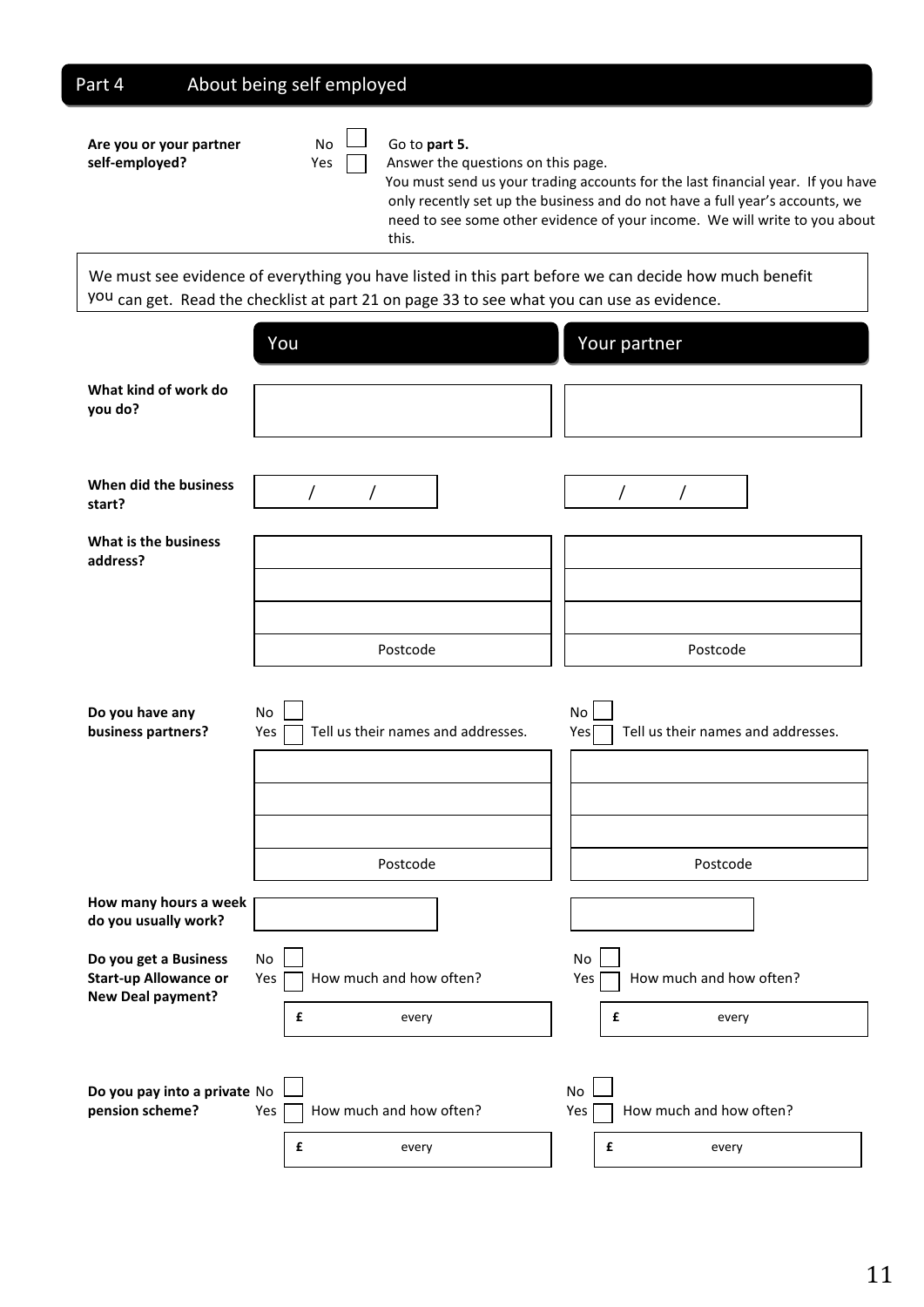## Part 5 About working for an employer

**Do you or your partner** No Go to **part 6.** 

**your employer at the moment?**

| M. |  |
|----|--|
|    |  |
|    |  |

**work for an employer?** Yes Answer the questions on this page.

If you work for more than one employer, tell us about them by filling in part 17 on page 26.

If you are sending a separate sheet of paper, tick this box.

**What kind of work do you do? What is your employer's name, address and phone number? When did you start this job? What is your payroll, employee or staff number? Are you employed for a**  $\Box$  **No**  $\Box$  **No**  $\Box$  **No limited period?** Yes When will you finish? Yes When will you finish? **How often do you get paid? How much do you get paid before tax and National Insurance are taken off? How are you paid, for example, in cash, by cheque or straight into a bank or building society account? When was your last pay rise? When will your next pay rise be? How many hours a week do you usually work? Give details of any regular overtime, bonuses or commission. Are you getting Statutory** No No **Sick Pay (SSP), Statutory** Yes **Yes When did this start?** Yes **Yes** When did this start? **Paternity Pay (SPP), Adoption Pay or Statutory Maternity Pay (SMP) from**  We must see evidence of everything you have listed in this part before we can decide how much benefit you can get. Read the checklist at part 21 on page 33 to see what you can use as evidence. You Your partner Phone Postcode / / / / Postcode Phone / / / / Every **Exercise Exercise Every £ £** / / / / / / **£** every **£** every / / / / / /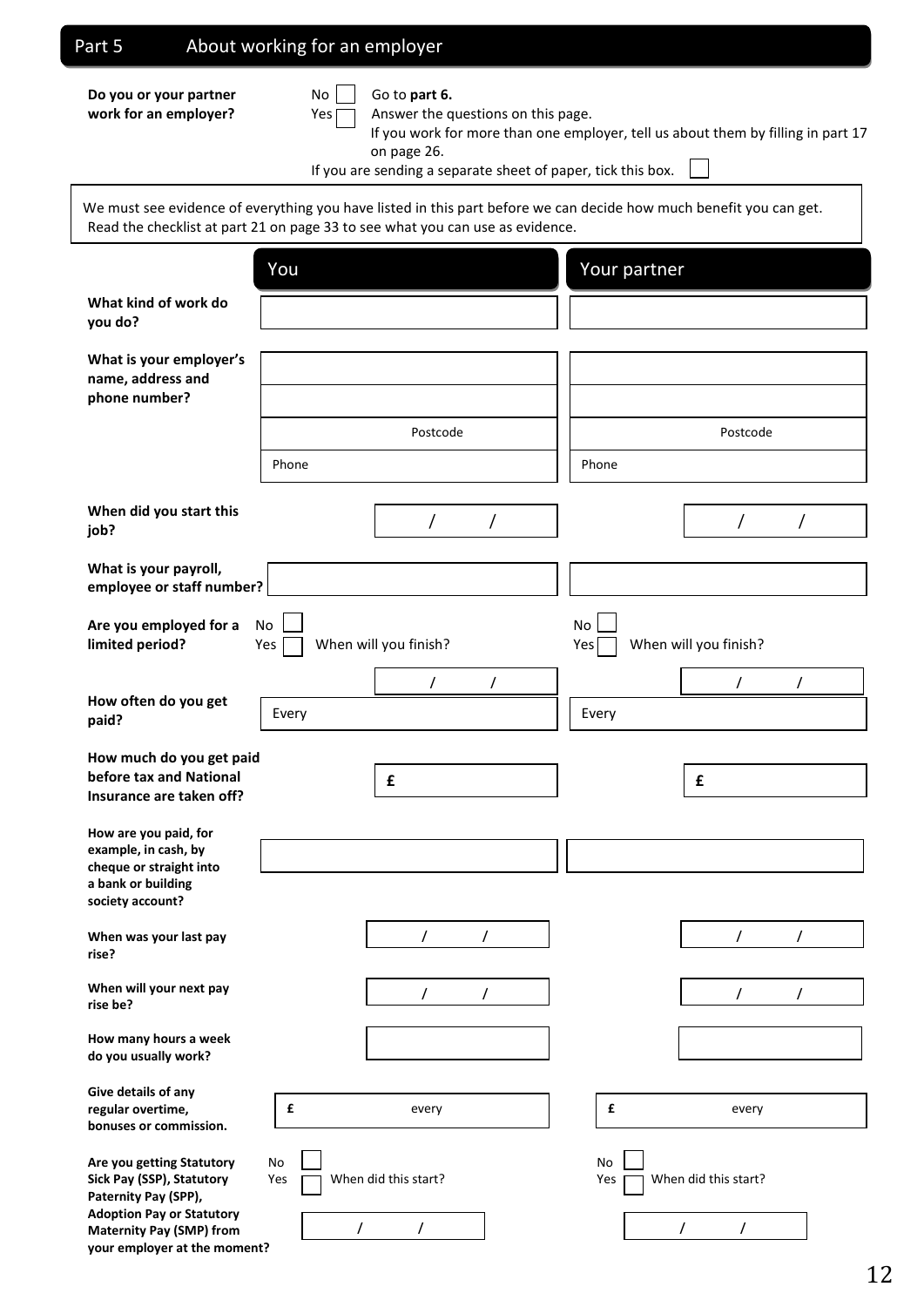## Part 5 About working for an employer (continued)

|                                                                                    | You                                                | Your partner                                              |
|------------------------------------------------------------------------------------|----------------------------------------------------|-----------------------------------------------------------|
| Are you getting any other<br>sick pay or maternity pay<br>from your employer at    | No<br>How much and how often?<br>Yes               | No<br>How much and how often?<br>Yes                      |
| the moment?                                                                        | £<br>every                                         | £<br>every                                                |
| When did this start?<br>Do you pay into a private<br>or company pension<br>scheme? | No<br>How much and how often?<br>Yes<br>£<br>every | <b>No</b><br>How much and how often?<br>Yes<br>£<br>every |

## Part 6 About any other work

**Do you or your partner** No  $\Box$  Go to part 7. **do any other work at all?** Yes **A** Answer the questions on this page. This could be voluntary work or any other work, even if it is not paid work.

We must see evidence of everything you have listed in this part before we can decide how much benefit you can get. Read the checklist at part 21 on page 33 to see what you can use as evidence.

|                                                                                              | You                                         | Your partner                                |
|----------------------------------------------------------------------------------------------|---------------------------------------------|---------------------------------------------|
| What other work do<br>you do?                                                                |                                             |                                             |
| What is the name and<br>address of the person<br>you do this work for?                       |                                             |                                             |
|                                                                                              | Postcode                                    | Postcode                                    |
| When did you start this<br>work?                                                             | $\prime$<br>$\prime$                        | $\prime$<br>$\prime$                        |
| How many hours a week<br>do you usually work?                                                |                                             |                                             |
| Do you get paid?<br>If you only get expenses<br>or tips, still tick Yes and<br>give details. | <b>No</b><br>Tell us about it below.<br>Yes | <b>No</b><br>Tell us about it below.<br>Yes |
| How much do you get<br>before any deductions?                                                | £                                           | £                                           |
| How often are you paid?                                                                      | Every                                       | Every                                       |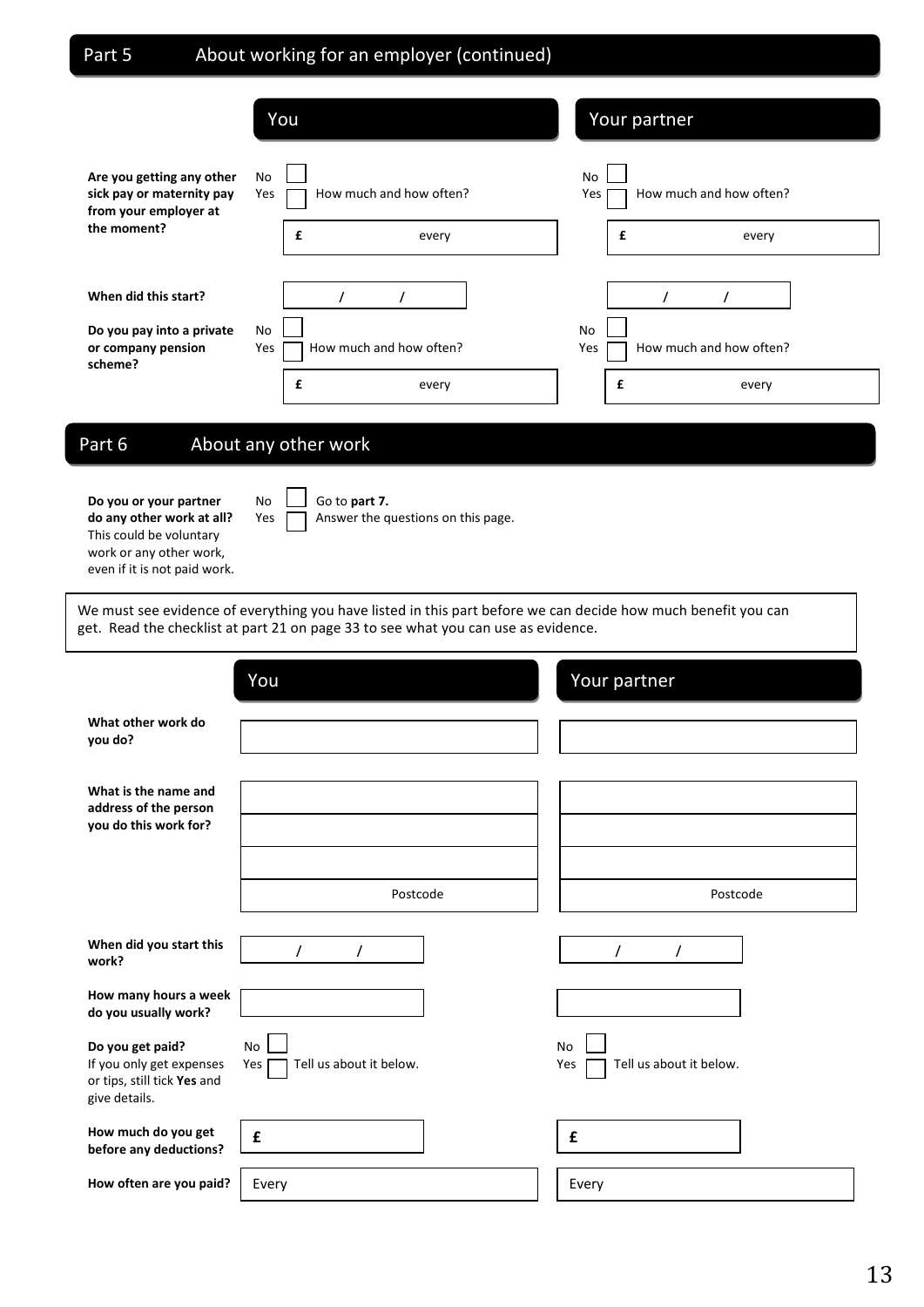Part 7 About Income Support, Income-Based Jobseeker's Allowance, Income-Related Employment & Support Allowance and Pension Credit

| Are you or your partner<br>getting or waiting to hear<br>about a claim for Income<br>Support, Income-based<br>Jobseeker's Allowance,<br><b>Income-related Employment</b><br>& Support Allowance or<br><b>Pension Credit?</b> | <b>No</b><br>Go to part 8.<br>Answer both the questions in this part.<br>Yes |                                                         |  |  |  |  |  |
|------------------------------------------------------------------------------------------------------------------------------------------------------------------------------------------------------------------------------|------------------------------------------------------------------------------|---------------------------------------------------------|--|--|--|--|--|
|                                                                                                                                                                                                                              | You                                                                          | Your partner                                            |  |  |  |  |  |
| Are you or your partner<br>actually getting Income<br>Support, Income-based<br>Jobseeker's Allowance,                                                                                                                        | No<br>Please name the benefit or pension.<br>Yes                             | No<br>Please name the benefit or pension.<br>Yes        |  |  |  |  |  |
| Income-related<br><b>Employment &amp; Support</b><br><b>Allowance or</b>                                                                                                                                                     |                                                                              |                                                         |  |  |  |  |  |
| <b>Pension Credit?</b><br>When did you start<br>getting it?                                                                                                                                                                  | $\prime$<br>$\prime$                                                         | $\prime$<br>$\prime$                                    |  |  |  |  |  |
| Are you or your partner<br>still waiting to hear about<br>a claim for Income<br>Support, Income-based<br>Jobseeker's Allowance,                                                                                              | <b>No</b><br>Please name the benefit or pension.<br>Yes                      | <b>No</b><br>Please name the benefit or pension.<br>Yes |  |  |  |  |  |
| Income-related<br><b>Employment &amp; Support</b><br>Allowance or<br><b>Pension Credit?</b>                                                                                                                                  |                                                                              |                                                         |  |  |  |  |  |
| When did you claim?                                                                                                                                                                                                          | $\prime$<br>$\prime$                                                         | $\prime$<br>$\prime$                                    |  |  |  |  |  |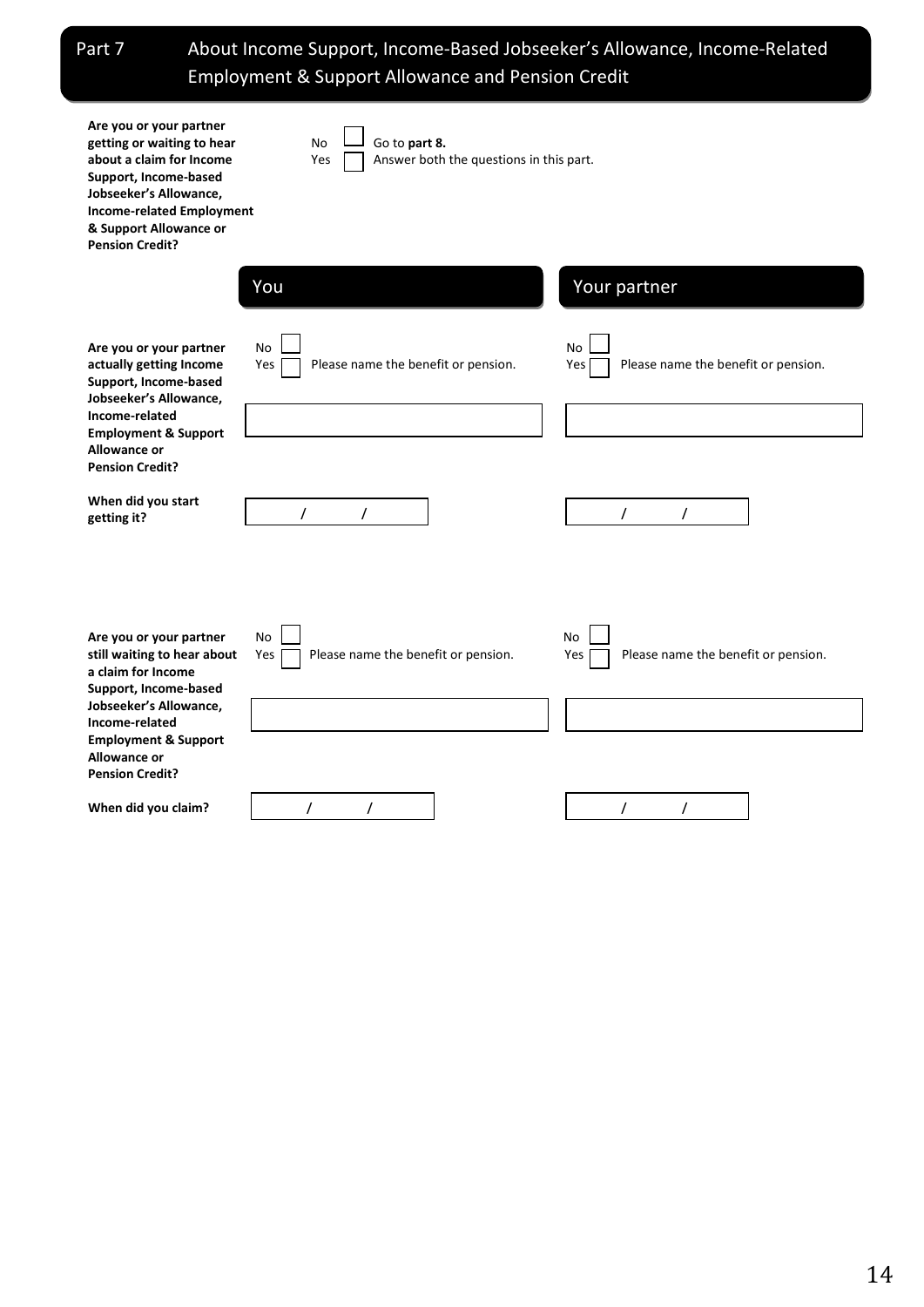## Part 8 About any other benefits and pensions you receive

Are you or your partner<br>
No Go to part 9. **or waiting to hear about benefits you have claimed?**

getting any benefits **Exercise Setting any benefits Setting any benefits** on this page.

We must see evidence of everything you have listed in this part before we can decide how much benefit you can get. Read the checklist at part 21 on page 33 to see what you can use as evidence.

Read the list of benefits below and tell us about any you or your partner are getting now or have claimed.

You Your partner

|                                                         | Waiting<br>to hear |                    |           | Waiting<br>to hear |                    |           |
|---------------------------------------------------------|--------------------|--------------------|-----------|--------------------|--------------------|-----------|
|                                                         | $\sqrt{ }$         | How much           | How often | V                  | How much           | How often |
| Attendance Allowance                                    |                    | £                  |           |                    | £                  |           |
| <b>Bereavement Allowance</b>                            |                    | £                  |           |                    | £                  |           |
| Carer's Allowance                                       |                    | £                  |           |                    | £                  |           |
| Who do you care for?                                    |                    |                    |           |                    |                    |           |
| Child Benefit                                           |                    | £                  |           |                    | £                  |           |
| Child Tax Credit                                        |                    | $\pmb{\mathsf{f}}$ |           |                    | £                  |           |
| Disability Living Allowance - care component            |                    | $\pmb{\mathsf{f}}$ |           |                    | £                  |           |
| Disability Living Allowance - mobility component        |                    | £                  |           |                    | £                  |           |
| Employment and Support Allowance - contribution based   |                    | £                  |           |                    | £                  |           |
| <b>Fostering Allowance</b>                              |                    | £                  |           |                    | £                  |           |
| Guardian's Allowance                                    |                    | £                  |           |                    | £                  |           |
| <b>Incapacity Benefit</b>                               |                    | £                  |           |                    | £                  |           |
| Industrial Injuries Disablement Benefit                 |                    | $\pmb{\mathsf{f}}$ |           |                    | £                  |           |
| Jobseeker's Allowance - contribution based              |                    | £                  |           |                    | £                  |           |
| Maternity Allowance                                     |                    | £                  |           |                    | £                  |           |
| New Deal 'top up' payment                               |                    | £                  |           |                    | £                  |           |
| Pension Credit - guarantee part                         |                    | £                  |           |                    | £                  |           |
| Pension Credit - savings part                           |                    | $\pmb{\mathsf{f}}$ |           |                    | £                  |           |
| Personal Independence Payment - Daily Living Component  |                    | £                  |           |                    | £                  |           |
| Personal Independence Payment - Mobility Component      |                    | £                  |           |                    | £                  |           |
| Severe Disablement Allowance                            |                    | £                  |           |                    | £                  |           |
| Skillseeker's Allowance - modern apprentice             |                    | £                  |           |                    | £                  |           |
| <b>State Retirement Pension</b>                         |                    | £                  |           |                    | £                  |           |
| War Disablement Pension                                 |                    | £                  |           |                    | £                  |           |
| War Widow's Pension - awarded before 1973               |                    | £                  |           |                    | £                  |           |
| War Widow's Pension - awarded after 1973                |                    | £                  |           |                    | £                  |           |
| Widow's or Widower's Pension                            |                    | $\pmb{\mathsf{f}}$ |           |                    | £                  |           |
| Widowed Mother's Allowance                              |                    | £                  |           |                    | £                  |           |
| <b>Widowed Parent's Allowance</b>                       |                    | $\pmb{\mathsf{f}}$ |           |                    | £                  |           |
| <b>Working Tax Credit</b>                               |                    | $\mathbf f$        |           |                    | $\pmb{\mathsf{f}}$ |           |
| Any other benefit<br>The name of the benefit or pension |                    | £                  |           |                    | $\pmb{\mathsf{f}}$ |           |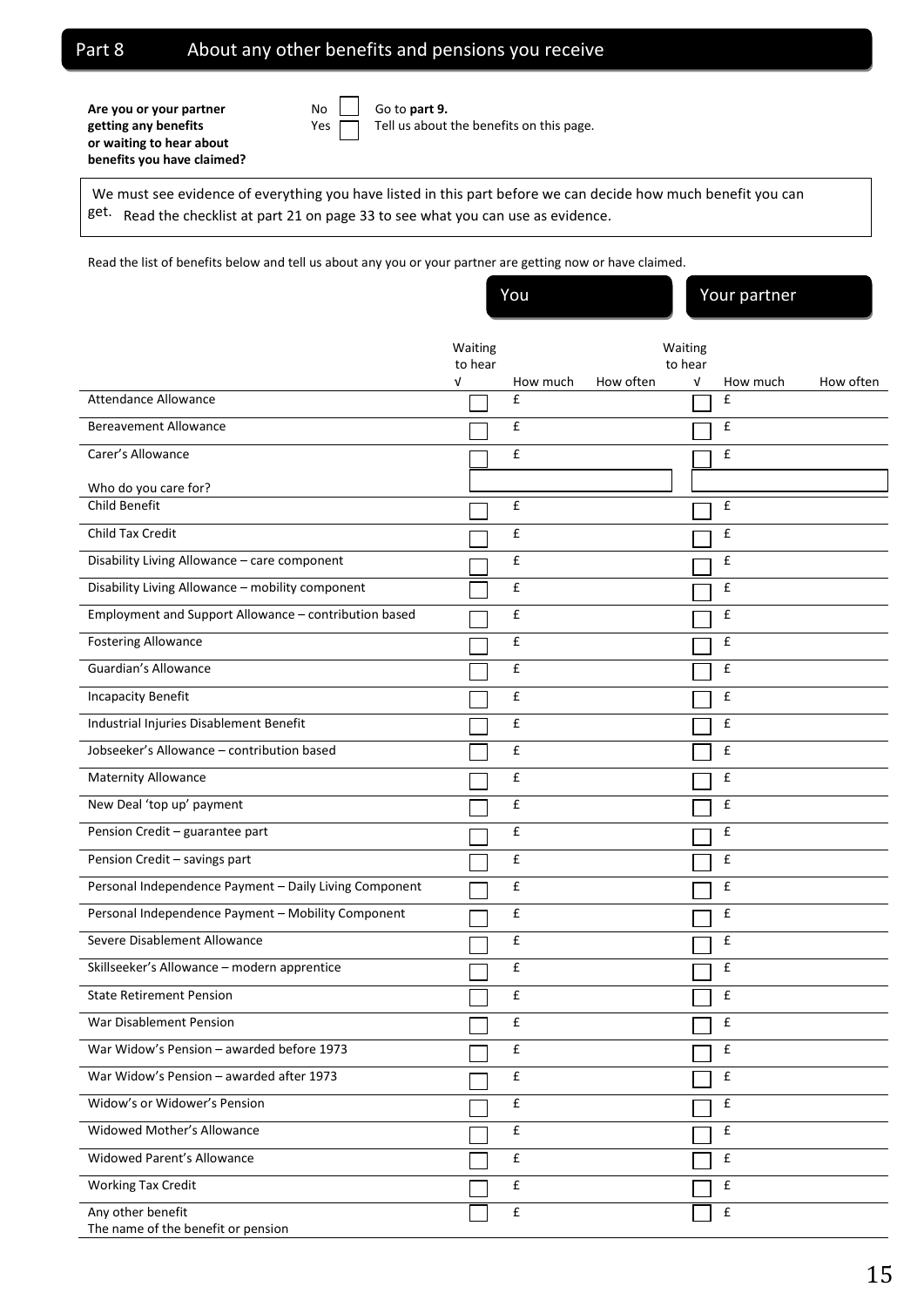#### Section A

**Do you or your partner have any works pensions, superannuations,** No Go to section B below. **service pensions, annuities or home income plans. This includes any** Yes  $\Box$  Answer the questions on this page. **pensions received from an employer of a partner. If you have more than 2 pensions fill in part 17 on page 26.** 

| Go to section |
|---------------|
| Answer the o  |

We must see evidence of everything you have listed in this part before we can decide how much benefit you can get. Read the checklist at part 21 on page 33 to see what you can use as evidence.

| Pension 1                                                 | You                  | Your partner         |  |  |  |  |
|-----------------------------------------------------------|----------------------|----------------------|--|--|--|--|
| What is the name of the<br>company paying the<br>pension? |                      |                      |  |  |  |  |
| When did this pension<br>start?                           | $\prime$<br>$\prime$ | $\prime$<br>$\prime$ |  |  |  |  |
| How much do you get?                                      | £                    | £                    |  |  |  |  |
| How often?                                                | Every                | Every                |  |  |  |  |
| Pension 2                                                 |                      |                      |  |  |  |  |
| What is the name of the<br>company paying the<br>pension? |                      |                      |  |  |  |  |
| When did this pension<br>start?                           | $\prime$<br>$\prime$ | $\prime$<br>$\prime$ |  |  |  |  |
| How much do you get?                                      | $\mathbf f$          | £                    |  |  |  |  |
| How often?                                                | Every                | Every                |  |  |  |  |

## Section B

**Do you or your partner, or any children you are claiming for, have any money coming in that you have not already told us about on this form? This includes maintenance or Child Support, any cash payments from boarders, lodgers or sub tenants, and any other source of income.**

**No** | Go to **part 10.** 

 $Yes \frown$  Answer the questions on this page.

| Other money                    |   |  |  |                                        |       |  |  |
|--------------------------------|---|--|--|----------------------------------------|-------|--|--|
| What is the money for?         |   |  |  |                                        |       |  |  |
| Who gets it?                   |   |  |  |                                        |       |  |  |
| How much do they get?          | £ |  |  | How often?                             | Every |  |  |
| When did this income<br>start? |   |  |  | When is the income<br>likely to go up? |       |  |  |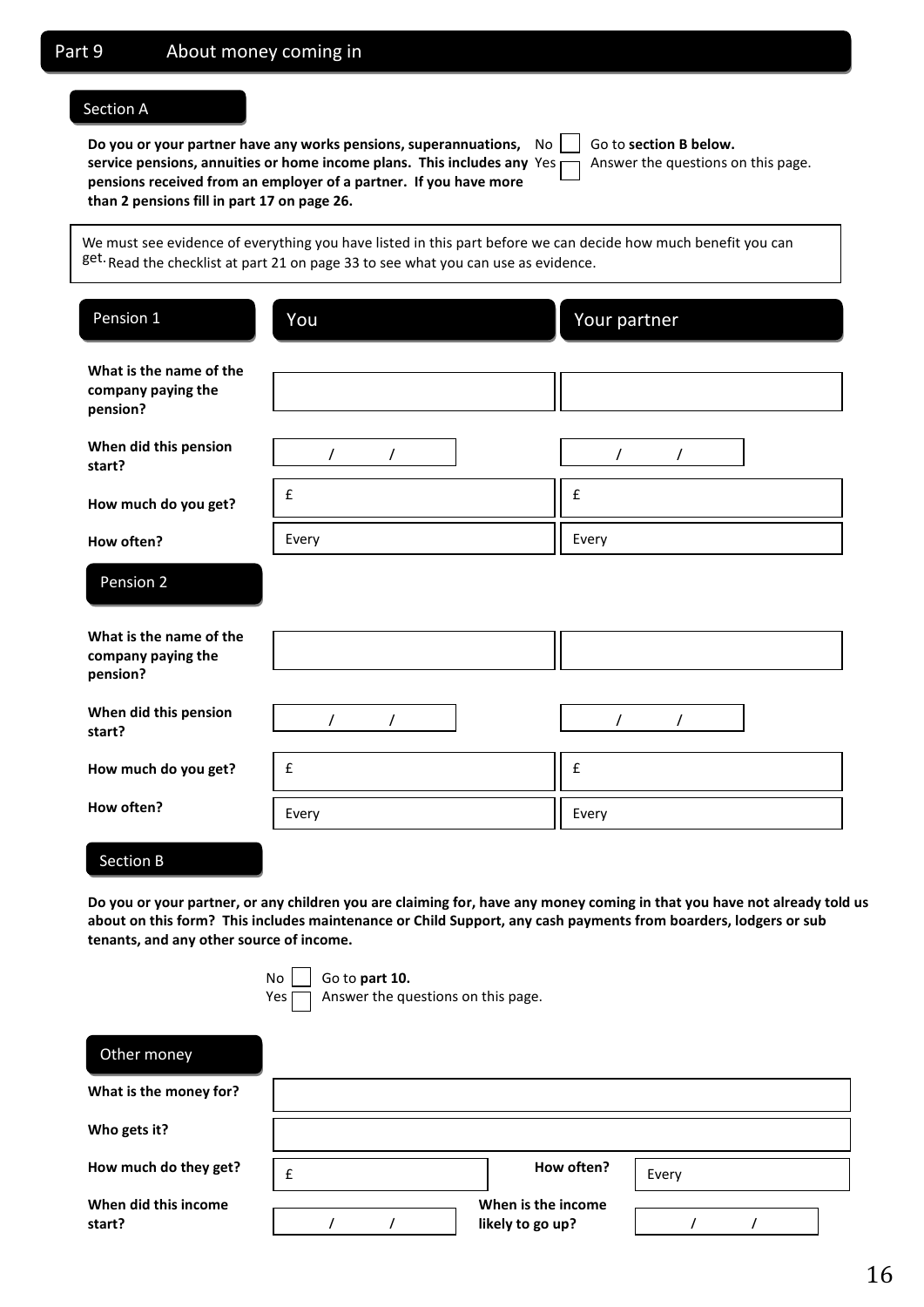|                                                                                                                  |                                                                                    | About bank accounts, savings, investments and property                                                        |                                                                                                                                                                                                                                                   |  |  |  |  |
|------------------------------------------------------------------------------------------------------------------|------------------------------------------------------------------------------------|---------------------------------------------------------------------------------------------------------------|---------------------------------------------------------------------------------------------------------------------------------------------------------------------------------------------------------------------------------------------------|--|--|--|--|
|                                                                                                                  |                                                                                    |                                                                                                               | This includes cash, current accounts and savings accounts with a bank or building society, post office accounts, Premium<br>Bonds, National Savings Certificates and stocks and shares. You must provide your statements for the last two months. |  |  |  |  |
| Do you or your partner<br>have any savings, bank<br>accounts, investments<br>or property in the UK or<br>abroad? | Go to part 11.<br>No<br>Yes                                                        | Answer the questions on this page.                                                                            |                                                                                                                                                                                                                                                   |  |  |  |  |
|                                                                                                                  | get. Read the checklist at part 21 on page 33 to see what you can use as evidence. | We must see evidence of everything you have listed in this part before we can decide how much benefit you can |                                                                                                                                                                                                                                                   |  |  |  |  |
| Do you have any of the following?                                                                                |                                                                                    |                                                                                                               |                                                                                                                                                                                                                                                   |  |  |  |  |
| <b>Bank accounts</b>                                                                                             | Yes<br><b>No</b>                                                                   | If 'Yes', answer the questions below.                                                                         |                                                                                                                                                                                                                                                   |  |  |  |  |
|                                                                                                                  | Money in a bank account                                                            | Name of the bank                                                                                              | Whose name is the account in?                                                                                                                                                                                                                     |  |  |  |  |
|                                                                                                                  | £                                                                                  |                                                                                                               |                                                                                                                                                                                                                                                   |  |  |  |  |
|                                                                                                                  | £                                                                                  |                                                                                                               |                                                                                                                                                                                                                                                   |  |  |  |  |
|                                                                                                                  | £                                                                                  |                                                                                                               |                                                                                                                                                                                                                                                   |  |  |  |  |
| <b>Building society</b><br>accounts                                                                              | $Yes$  <br><b>No</b>                                                               | If 'Yes', answer the questions below.                                                                         |                                                                                                                                                                                                                                                   |  |  |  |  |
|                                                                                                                  | Money in a building society                                                        | Name of the building society                                                                                  | Whose name is the account in?                                                                                                                                                                                                                     |  |  |  |  |
|                                                                                                                  | £                                                                                  |                                                                                                               |                                                                                                                                                                                                                                                   |  |  |  |  |
|                                                                                                                  | £                                                                                  |                                                                                                               |                                                                                                                                                                                                                                                   |  |  |  |  |
|                                                                                                                  | £                                                                                  |                                                                                                               |                                                                                                                                                                                                                                                   |  |  |  |  |
| <b>Post Office</b>                                                                                               | Yes $\Box$ If 'Yes', answer the questions below.<br>No                             |                                                                                                               |                                                                                                                                                                                                                                                   |  |  |  |  |
| accounts                                                                                                         | Money in a post office a/c                                                         | Type of post office account                                                                                   | Whose name is the account in?                                                                                                                                                                                                                     |  |  |  |  |
|                                                                                                                  | $\mathbf f$                                                                        |                                                                                                               |                                                                                                                                                                                                                                                   |  |  |  |  |
|                                                                                                                  | £                                                                                  |                                                                                                               |                                                                                                                                                                                                                                                   |  |  |  |  |
| <b>Premium Bonds</b>                                                                                             | No<br>Value<br>Yes                                                                 | $\mathbf f$                                                                                                   |                                                                                                                                                                                                                                                   |  |  |  |  |
| Do you or your partner<br>have any National                                                                      | $Yes$  <br>No                                                                      | If 'Yes', answer the questions below.                                                                         |                                                                                                                                                                                                                                                   |  |  |  |  |
| <b>Savings Certificates?</b>                                                                                     | Value                                                                              | <b>Issue number</b>                                                                                           | How many?                                                                                                                                                                                                                                         |  |  |  |  |
|                                                                                                                  | $\pmb{\mathsf{f}}$                                                                 |                                                                                                               |                                                                                                                                                                                                                                                   |  |  |  |  |
|                                                                                                                  | £                                                                                  |                                                                                                               |                                                                                                                                                                                                                                                   |  |  |  |  |
| Do you or your partner<br>have any stocks, shares<br>or unit trusts?                                             | No<br>Yes <sup>[</sup>                                                             | If 'Yes', answer the questions below.                                                                         |                                                                                                                                                                                                                                                   |  |  |  |  |
|                                                                                                                  | Value                                                                              | Issue number                                                                                                  | How many?                                                                                                                                                                                                                                         |  |  |  |  |
|                                                                                                                  | £                                                                                  |                                                                                                               |                                                                                                                                                                                                                                                   |  |  |  |  |
|                                                                                                                  | £                                                                                  |                                                                                                               |                                                                                                                                                                                                                                                   |  |  |  |  |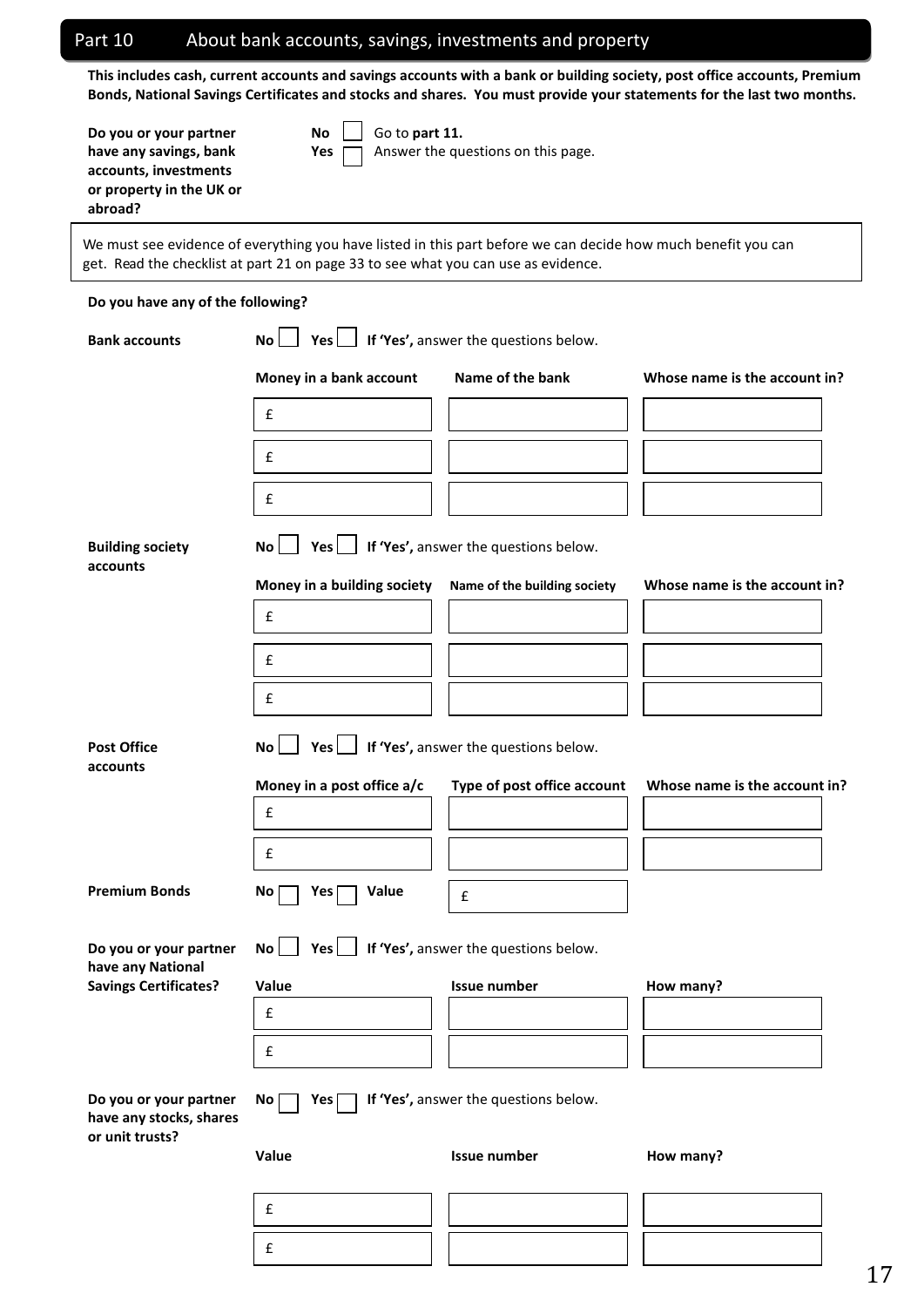## **Do you or your partner have any other savings**  $N_0$  Yes **or investments?** For example, cash, PEPs, ISAs, Income Bonds, compensation or any other money you have not told us about on this form. **Do you or your partner** No **own or partly own any** *Yes* Tick **Yes** even if you have a mortgage or loan for the property, land or **property, land or timeshare.** Please write the address in the box below. We will also **timeshare, other than the** write to you separately about this property. **home you live in either in the UK or abroad? How much is it worth? If you have a mortgage or loan for this, how much is left to repay? Do you sub-let this property? No Yes**  $\Box$  If 'Yes' how much income do you receive from this monthly Part 10 About bank accounts, savings, investments and property (continued) **Tell us about this.** Postcode **£ £ £**

| Do any children you are                                          | No                            |
|------------------------------------------------------------------|-------------------------------|
| claiming for:                                                    | Please tell us about it below |
| own property or land in                                          | Yes                           |
| this country, or have any<br>money or property held in<br>trust? | Tell us about this.           |

## Part 11 About money you pay out

**Do you or your partner pay out No** Go to **part 11 over the page. money from your own income Yes Answer the questions below for childminding costs for a**  child to attend childminder, a **afterschool club?**

|  | . .<br>. .<br>. .<br>. . | . . |  |  |
|--|--------------------------|-----|--|--|
|  |                          |     |  |  |

| d a registered<br>a nursery or an<br>ub? | First child                                                   | Second child                                                      | Third child                                                   |
|------------------------------------------|---------------------------------------------------------------|-------------------------------------------------------------------|---------------------------------------------------------------|
|                                          | Tell us the name and<br>registration number of<br>the minder. | Tell us the name and<br>registration number of the<br>the minder. | Tell us the name and<br>registration number of<br>the minder. |
|                                          |                                                               |                                                                   |                                                               |
|                                          | How much to you pay?                                          | How much do you pay?                                              | How much do you pay?                                          |
|                                          | £<br>every                                                    | £<br>every                                                        | £<br>every                                                    |
|                                          | We need to see evidence.                                      | We need to see evidence.                                          | We need to see evidence.                                      |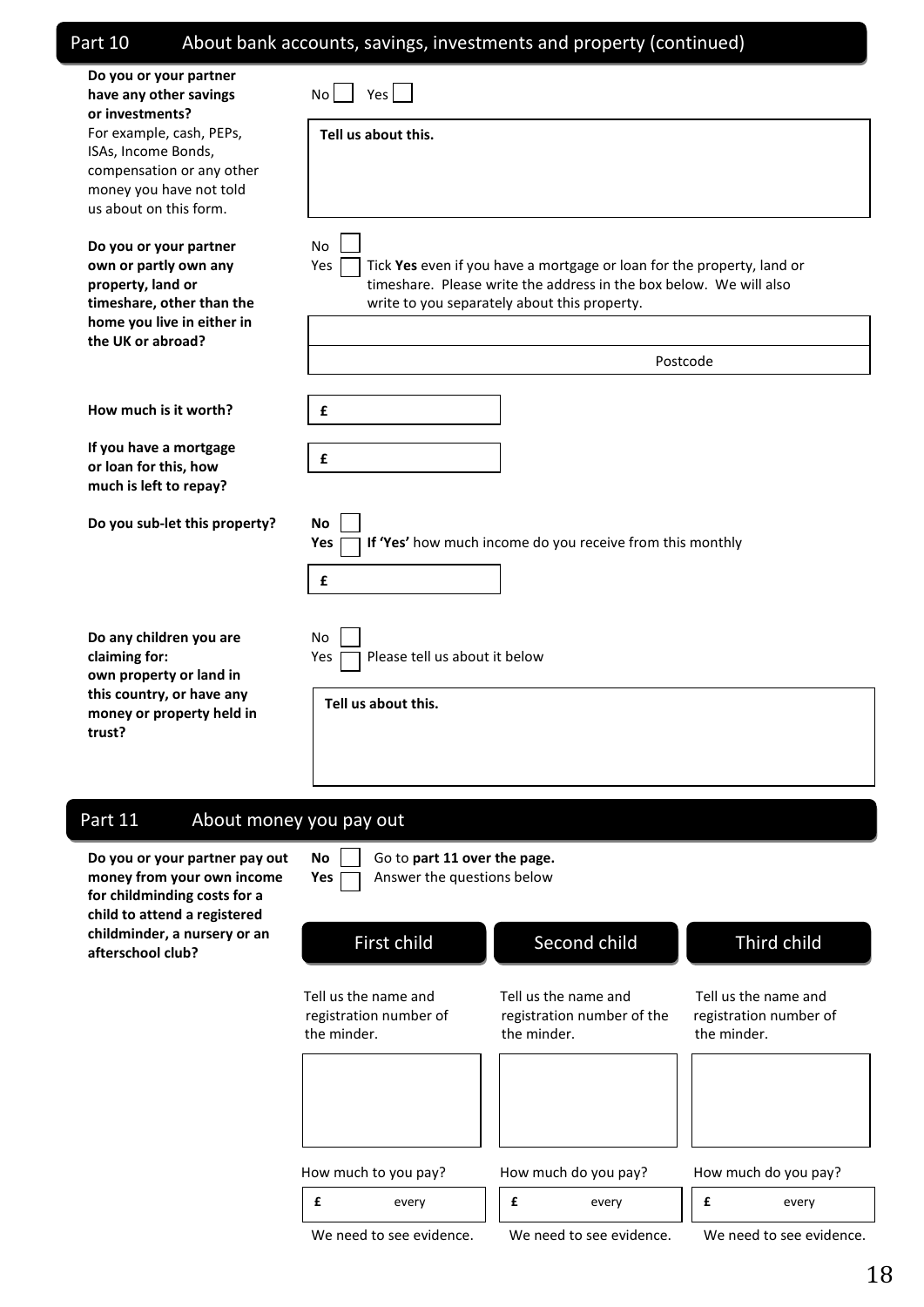## Part 11 About money you pay out

| Do you or your partner<br>pay towards the upkeep | You                                             | Your partner                                    |
|--------------------------------------------------|-------------------------------------------------|-------------------------------------------------|
| of a student?                                    | <b>No</b><br>How much do you pay?<br><b>Yes</b> | <b>No</b><br>How much do you pay?<br><b>Yes</b> |
|                                                  | £                                               | £                                               |
|                                                  | How often?                                      | How often?                                      |
|                                                  | Every                                           | Every                                           |
|                                                  | We need to see evidence.                        | We need to see evidence.                        |

## Part 12 About rent

**Do you pay rent for your** No  $\Box$  Go to part 15. **home?** Tick **Yes** if you **Yes**  $\Box$  Answer the next question. would pay rent but you already get Housing Benefit.

|  |  |  | $\Box$ Go to part 1 |  |
|--|--|--|---------------------|--|
|--|--|--|---------------------|--|

We must see evidence of everything you have listed in this part before we can decide how much benefit you can get. Read the checklist at part 21 on page 33 to see what you can supply as evidence.

**What is your landlord's full name and business address?** By landlord we mean the person or organisation who owns the property you live in.

**If your landlord has an agent, tell us their full name and address.** By agent we mean the person or organisation you actually pay rent to.

| Are you, your partner, or    | No |
|------------------------------|----|
| any of your or your          | Υе |
| partner's children related   |    |
| to your landlord or agent    |    |
| or to your landlords partner |    |
| or the agent's partner?      |    |

**Is your landlord a former No**

| Postcode |  |
|----------|--|
|          |  |





**partner? Yes** (If you answer Yes we may need to write to you for further information).

Related includes related through marriage, even if the marriage has ended. Some examples are ex-wife, ex-husband, aunt, brother, daughter, father, grandson, grandmother, son-in-law or stepdaughter.

**When did you start renting your home?**

**When did you move into this address?**

**If you have not moved in yet, tell us when you expect to move.**

/ /

/ /

Tell us why you have not moved in.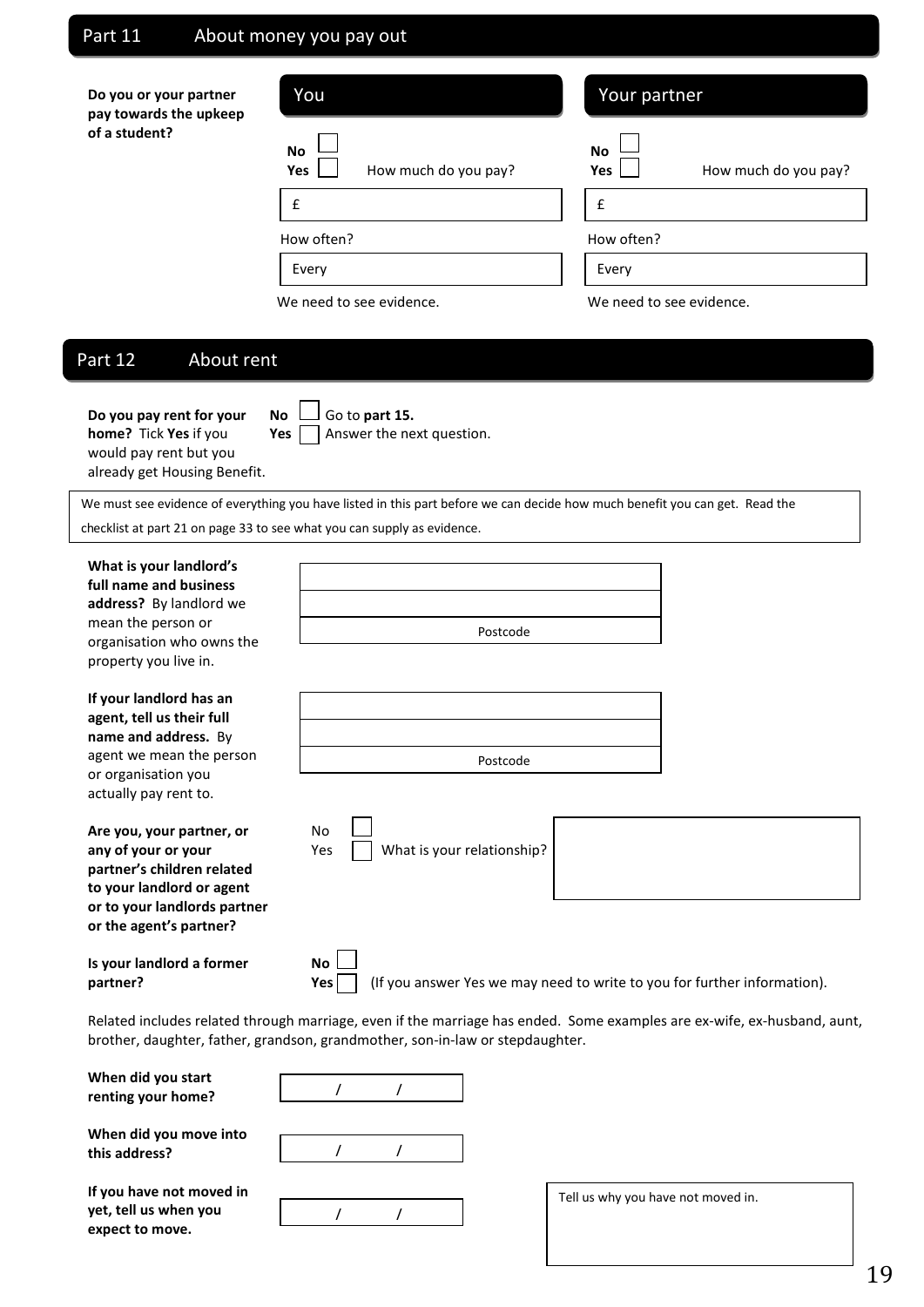# Part 12 About rent (continued)

| What sort of tenancy do<br>you have?                               |                                              |                     |                               |           |               |                                             |                                                                    |                                     |  |
|--------------------------------------------------------------------|----------------------------------------------|---------------------|-------------------------------|-----------|---------------|---------------------------------------------|--------------------------------------------------------------------|-------------------------------------|--|
| For example, shorthold, assured, tied rent or something like this. |                                              |                     |                               |           |               |                                             |                                                                    |                                     |  |
|                                                                    |                                              |                     |                               |           |               |                                             |                                                                    |                                     |  |
| How long is the tenancy<br>for?                                    |                                              | T                   | T                             | to        | T             |                                             | $\prime$                                                           |                                     |  |
|                                                                    |                                              |                     |                               |           |               |                                             |                                                                    |                                     |  |
| How much rent do you                                               | £                                            |                     | every                         |           |               |                                             |                                                                    | For example, every week, two weeks, |  |
| pay and how often?                                                 |                                              |                     |                               |           |               |                                             | four weeks or month.                                               |                                     |  |
| Does anyone else share                                             | No                                           |                     |                               |           |               |                                             |                                                                    |                                     |  |
| the rent with you and                                              | Yes                                          |                     |                               |           |               |                                             | Tell us their name and their relationship to you and your partner. |                                     |  |
| your partner?                                                      |                                              |                     |                               |           |               |                                             |                                                                    |                                     |  |
|                                                                    |                                              |                     |                               |           |               |                                             |                                                                    |                                     |  |
| How much of the rent                                               | £                                            |                     | every                         |           |               |                                             | For example, every week, two weeks,                                |                                     |  |
| does the joint tenant pay?                                         |                                              |                     |                               |           |               |                                             | four weeks or month.                                               |                                     |  |
| Has your rent changed in                                           | No                                           |                     |                               |           |               |                                             |                                                                    |                                     |  |
| the last 12 months?                                                | Yes                                          |                     | Send us evidence.             |           |               |                                             |                                                                    |                                     |  |
| When is the next rent                                              |                                              |                     |                               |           |               |                                             |                                                                    |                                     |  |
| increase due?                                                      |                                              | T                   | $\prime$                      |           |               |                                             |                                                                    |                                     |  |
| Do you have any weeks                                              | No                                           |                     |                               |           |               |                                             |                                                                    |                                     |  |
| when you do not have to                                            | How many in a year?<br>Yes                   |                     |                               |           |               |                                             |                                                                    |                                     |  |
| pay rent?                                                          |                                              |                     |                               |           |               |                                             |                                                                    |                                     |  |
| Are you behind with your                                           | No                                           |                     |                               |           |               |                                             |                                                                    |                                     |  |
| rent?                                                              | Yes                                          |                     | By how many weeks?            |           |               |                                             |                                                                    |                                     |  |
|                                                                    |                                              |                     |                               |           |               |                                             |                                                                    |                                     |  |
| When you moved into<br>your home could you                         | No<br>Yes                                    |                     |                               |           |               |                                             |                                                                    |                                     |  |
| afford the rent?                                                   |                                              |                     |                               |           |               |                                             |                                                                    |                                     |  |
| Who has to pay the                                                 |                                              |                     |                               |           | Your landlord |                                             |                                                                    |                                     |  |
| <b>Council Tax bill for your</b>                                   |                                              | You or your partner |                               |           |               |                                             |                                                                    | Someone else                        |  |
| home? Tick the box that                                            | Tell us who receives the Council Tax Notice? |                     |                               |           |               |                                             |                                                                    |                                     |  |
| applies.                                                           |                                              |                     |                               |           |               |                                             |                                                                    |                                     |  |
| Does your rent include money for the following?                    |                                              |                     |                               |           |               |                                             |                                                                    |                                     |  |
| <b>Meals</b>                                                       | No                                           |                     |                               | £         |               |                                             | every                                                              |                                     |  |
|                                                                    | Yes                                          |                     | How much?                     |           |               |                                             |                                                                    |                                     |  |
|                                                                    |                                              |                     | For which meals? Please tick. | Breakfast |               | $\mathsf{\rfloor}$ Lunch $\mathsf{\rfloor}$ |                                                                    | Evening meal                        |  |
|                                                                    |                                              |                     |                               |           |               |                                             |                                                                    |                                     |  |
| <b>Heating</b>                                                     | No                                           |                     |                               |           |               |                                             |                                                                    |                                     |  |
|                                                                    | Yes                                          |                     | How much?                     | £         |               |                                             | every                                                              |                                     |  |
|                                                                    |                                              |                     |                               |           |               |                                             |                                                                    |                                     |  |
| Lighting                                                           | No<br>Yes                                    |                     | How much?                     | £         |               |                                             | every                                                              |                                     |  |
|                                                                    |                                              |                     |                               |           |               |                                             |                                                                    |                                     |  |
| <b>Hot water</b>                                                   | No<br>Yes                                    |                     | How much?                     | £         |               |                                             | every                                                              |                                     |  |
|                                                                    |                                              |                     |                               |           |               |                                             |                                                                    |                                     |  |
| <b>Fuel for cooking</b>                                            | No                                           |                     |                               | £         |               |                                             | every                                                              |                                     |  |
|                                                                    | Yes                                          |                     | How much?                     |           |               |                                             |                                                                    |                                     |  |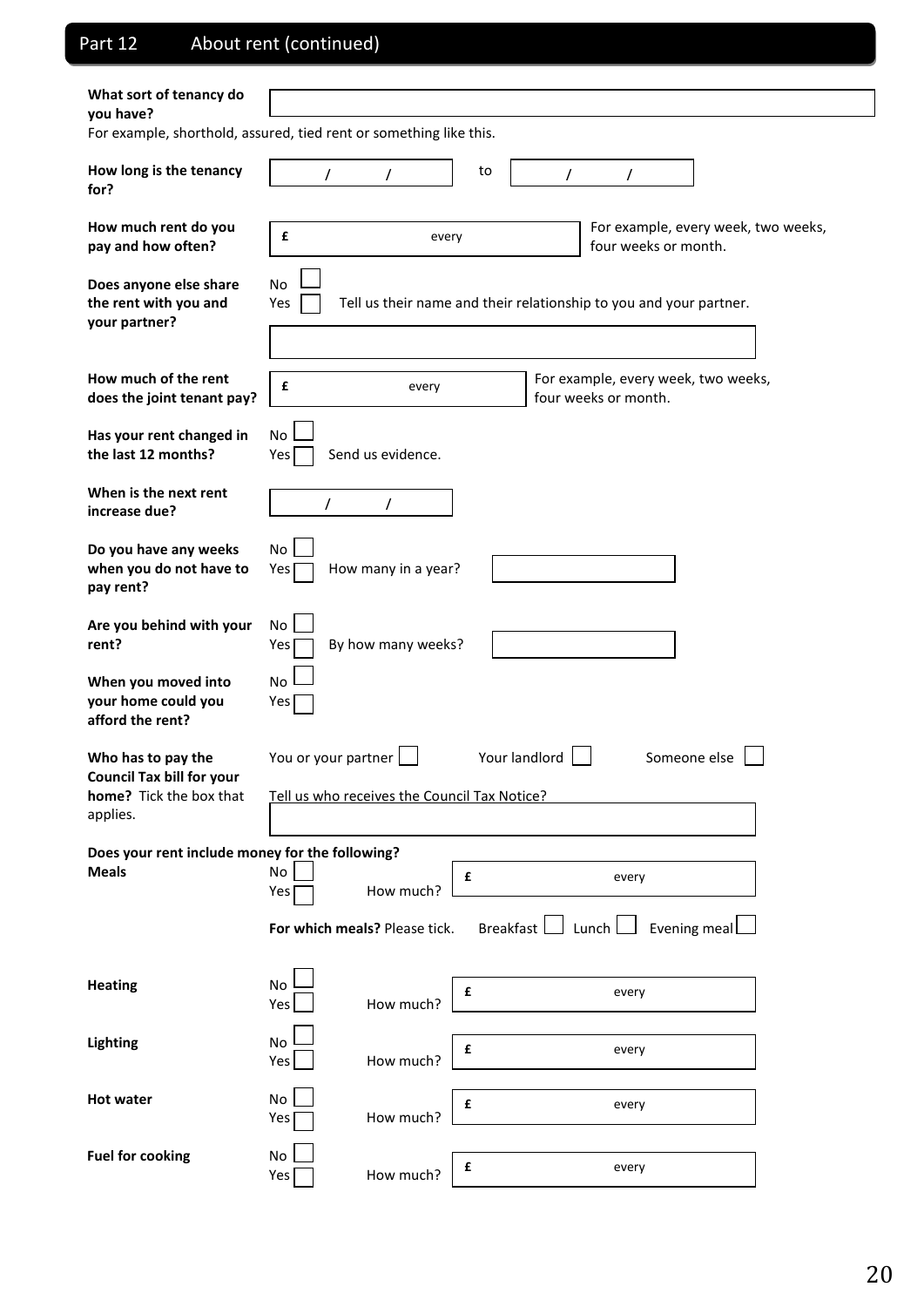| Part 12                             | About rent (continued)        |                    |                                                                             |  |
|-------------------------------------|-------------------------------|--------------------|-----------------------------------------------------------------------------|--|
| Laundry                             | No<br>How much?<br>Yes        | £                  | every                                                                       |  |
| <b>Cleaning rooms or</b><br>windows | No<br>How much?<br>Yes        | £                  | every                                                                       |  |
| Gardening                           | No<br>How much?<br>Yes        | $\pmb{\mathsf{f}}$ | every                                                                       |  |
| Garage or parking space             | <b>No</b><br>How much?<br>Yes | £                  | every                                                                       |  |
|                                     |                               |                    | Do you have to rent the garage as part of your tenancy agreement? No<br>Yes |  |
| Personal care and support           | No<br>How much?<br>Yes        | £                  | every                                                                       |  |

**Do you pay any service charges separate from your rent? For example, for cleaning or lighting in shared areas, an alarm system, a warden, general counselling or support, meals, or lift maintenance?**

| No<br>Yes | How much? | every |  |
|-----------|-----------|-------|--|
| What for? |           |       |  |
|           |           |       |  |

# Part 13 About where you live

| What sort of building do<br>you live in? Tick one box<br>only.                        | <b>Detached house</b><br>Flat in a house<br><b>Board and lodgings</b>         |
|---------------------------------------------------------------------------------------|-------------------------------------------------------------------------------|
|                                                                                       | Semi-detached house<br>Flat in a block<br>Hotel                               |
|                                                                                       | <b>Terraced house</b><br>Flat over a shop<br><b>Residential nursing home</b>  |
|                                                                                       | <b>Residential care home</b><br><b>Maisonette</b><br><b>Bedsit or rooms</b>   |
|                                                                                       | Caravan, mobile home<br><b>Bungalow</b><br><b>Hostel</b>                      |
|                                                                                       | or houseboat<br>Other                                                         |
| Is there more than one<br>floor?                                                      | No<br>What is your flat position?<br>How many floors are there?<br>Yes        |
| Do you and your<br>household live in only<br>part of the building you<br>have ticked? | No.<br>Where in the building do you live?<br>Middle<br>Yes<br>Front  <br>Back |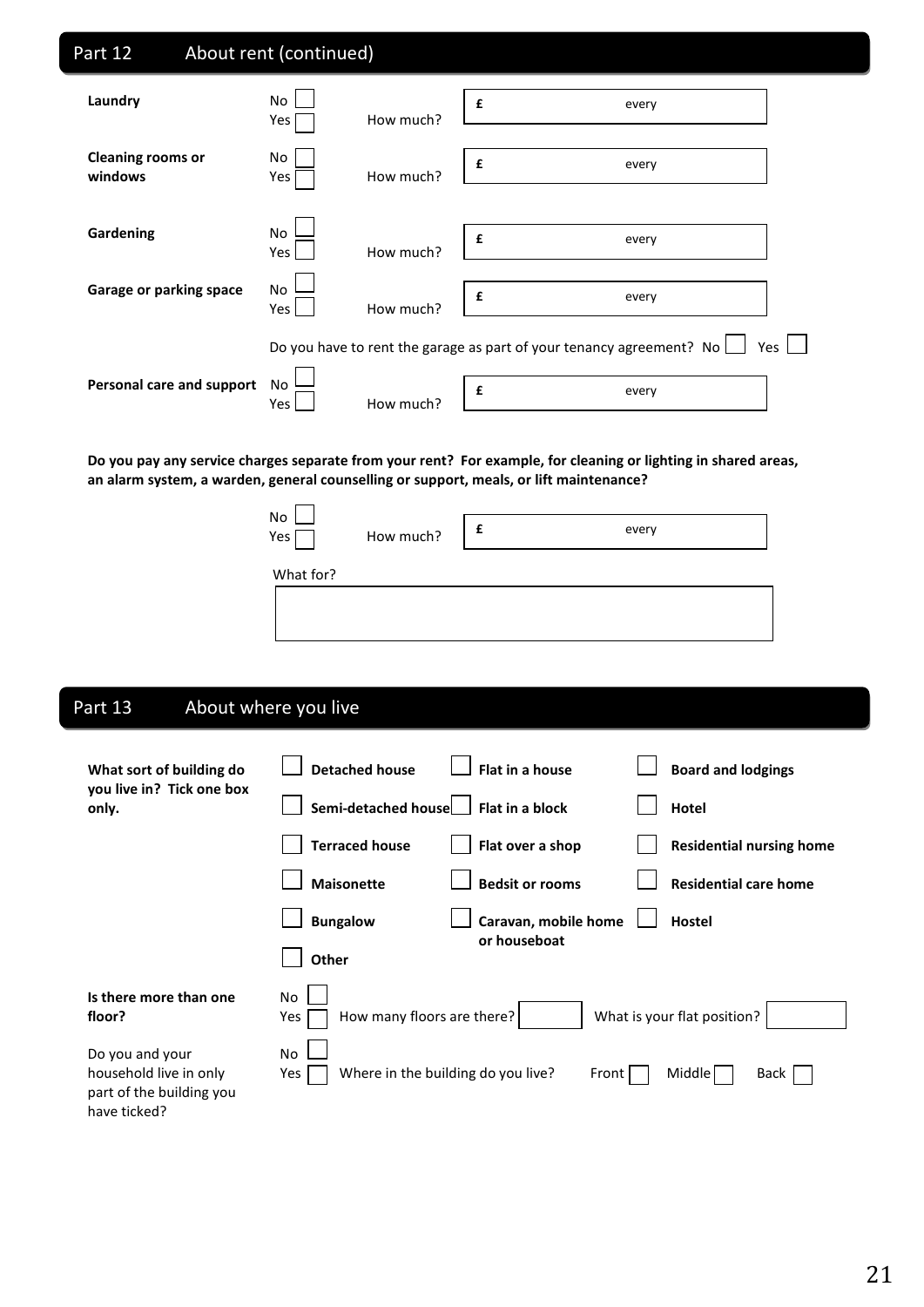| Part 13                                           | About where you live (continued) |                                    |                                     |
|---------------------------------------------------|----------------------------------|------------------------------------|-------------------------------------|
| How many rooms are<br>there in the building?      | In the whole building            | Just for you and your<br>household | That you share with<br>other people |
| <b>Living rooms</b>                               |                                  |                                    |                                     |
| <b>Bedsitting rooms</b>                           |                                  |                                    |                                     |
| <b>Bedrooms</b>                                   |                                  |                                    |                                     |
| <b>Bathrooms or shower</b><br>rooms               |                                  |                                    |                                     |
| <b>Toilets</b>                                    |                                  |                                    |                                     |
| <b>Kitchens</b>                                   |                                  |                                    |                                     |
| <b>Other rooms</b>                                |                                  |                                    |                                     |
| Do you use your home<br>for business?             | No<br>Yes                        |                                    |                                     |
| Who is responsible for<br>decorating your home?   | The landlord<br>You              | Don't know                         |                                     |
| Please tick to show if<br>the property is let as: | Furnished<br>Partly furnished    | Minimally furnished                | Unfurnished                         |
| Does your home have<br>central heating?           | No<br>Yes                        |                                    |                                     |
| Does your home have<br>a garden?                  | No<br>Yes                        |                                    |                                     |
| Do you have a garage<br>or car parking space?     | No<br>Yes<br>$\mathbf{I}$        |                                    |                                     |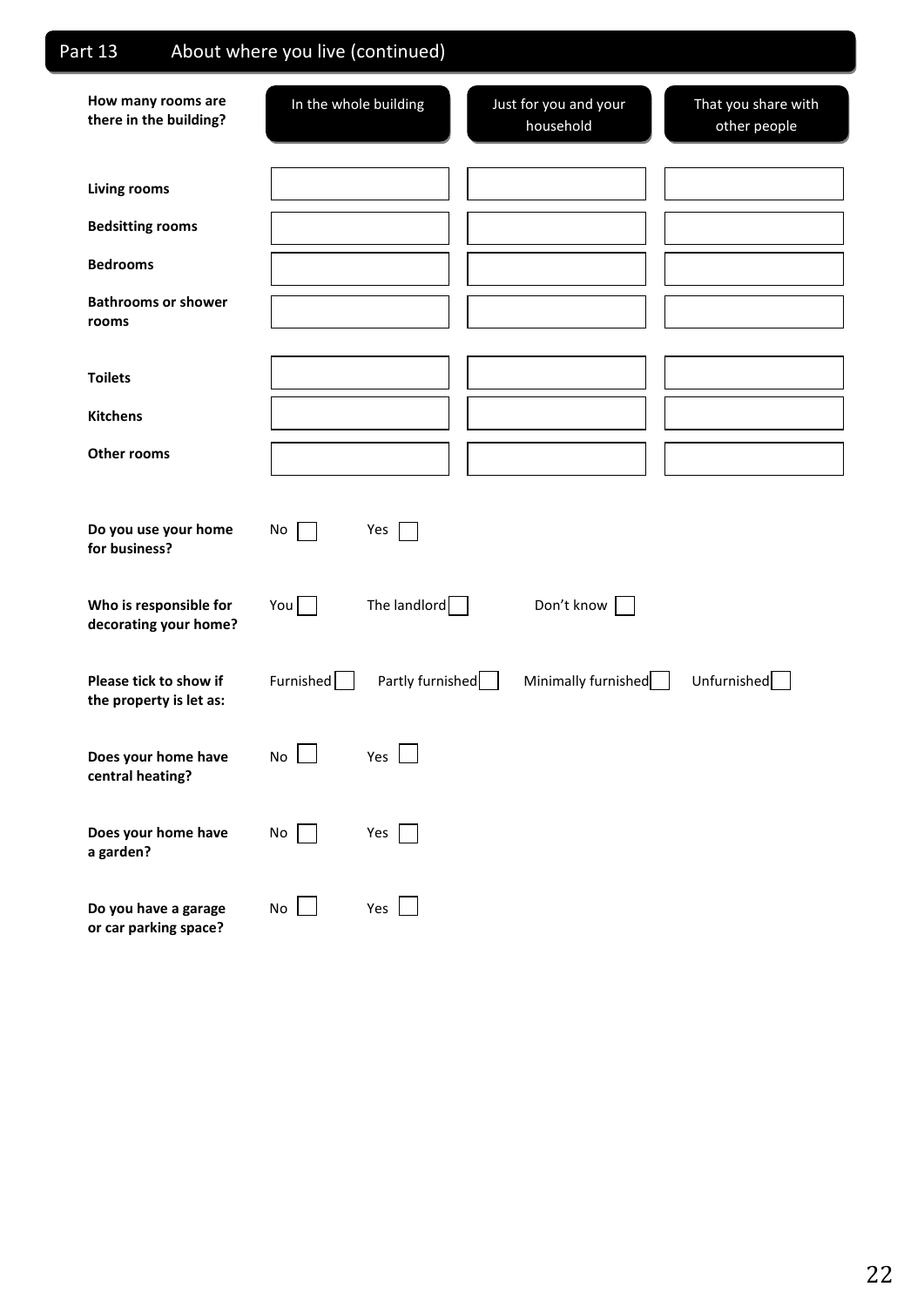## **Payment of Council Tax Reduction**

Your Council Tax account will be credited with any Council Tax Reduction you are entitled to.

## **Payment of Housing Benefit**

Housing Association Tenants – In most cases you can choose where to have your Housing Benefit paid. We can arrange to pay your money:

- straight into a bank account
- by cheque
- direct to your landlord

If your landlord is **not** a Housing Association and you are making this claim for Housing Benefit your Housing Benefit must normally be paid directly to you. If you have difficulty managing your finances, for example you have a learning disability, an illness which means you are unable to manage your affairs on a day to day basis or severe debt problem, please contact your local service point (see page 4) or call us on 01546 605512 and we may be able to consider making payment direct to your landlord.

## **Payment Direct into an Account (BACS Credit)**

We recommend that you get your money paid this way because it is the quickest and most convenient way for you to receive your benefit.

Please complete the BACS Credit mandate on page 24 of this form.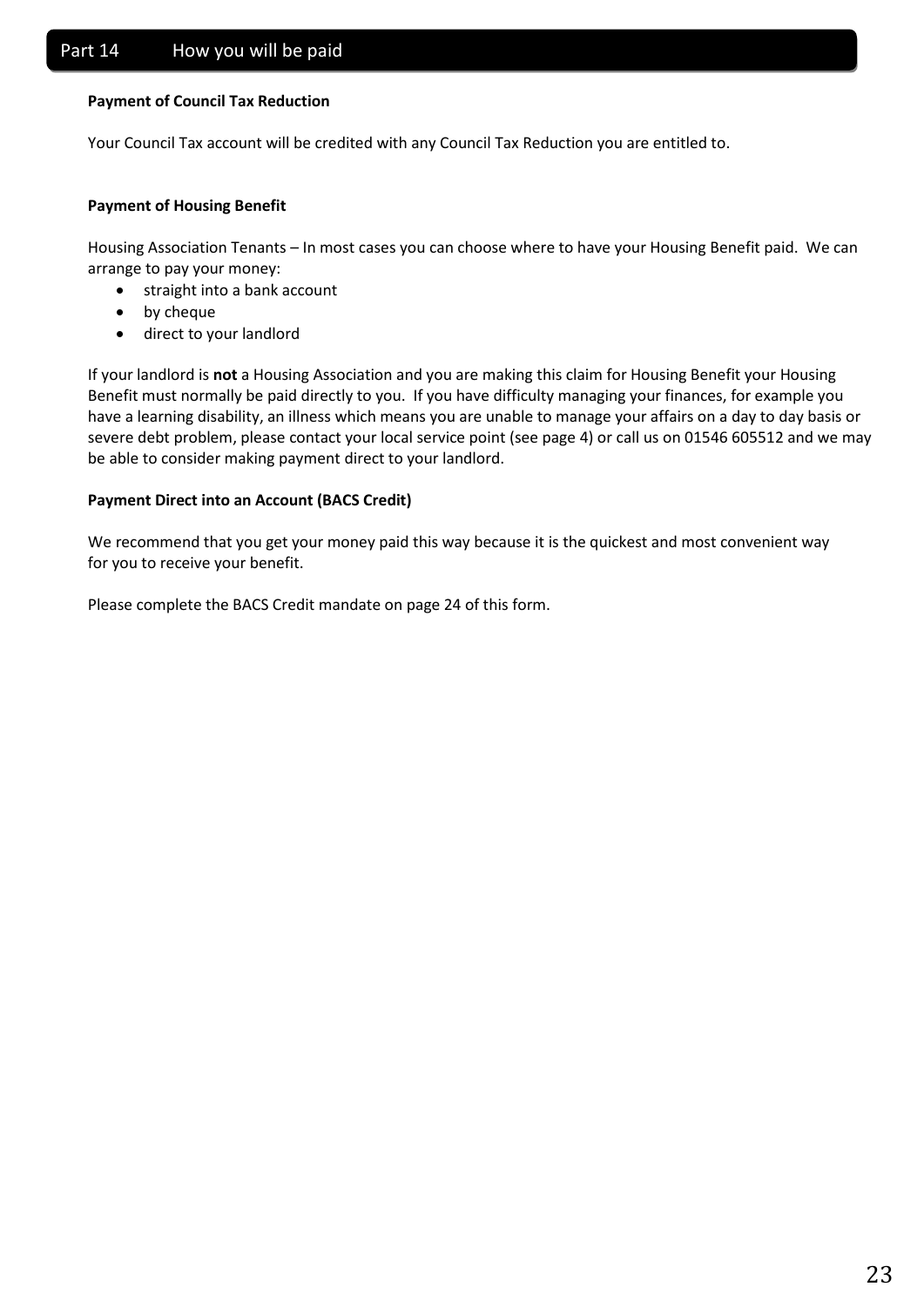## **You must tick one of these boxes**

I would like my Housing Benefit to be paid:

 $\Box$ Direct to my Landlord **(Housing Association Tenants only)**

 $\overline{\phantom{0}}$ 

Directly into a bank account **(please complete details below)**

|  | By Cheque |
|--|-----------|
|--|-----------|

**Please note that we cannot make payments into a Post Office Card Account.** You must answer all the questions on this page. You can find the account details on your bank statement, cheque book or passbook. If you are not sure about the details, ask the bank or account provider.

Whose name or names is the account in? (please write the name or names as they appear on the bank statement, cheque book or passbook.

| Names                                 |                          |                          |  |  |  |
|---------------------------------------|--------------------------|--------------------------|--|--|--|
| <b>Account Number</b>                 |                          |                          |  |  |  |
| Sort Code                             | $\overline{\phantom{0}}$ | $\overline{\phantom{m}}$ |  |  |  |
| <b>Roll Number</b><br>(if applicable) |                          |                          |  |  |  |
| Name of bank or account provider      |                          |                          |  |  |  |
| Address of bank or account provider   |                          |                          |  |  |  |
|                                       |                          |                          |  |  |  |
|                                       |                          |                          |  |  |  |
| Signature of account holder           |                          |                          |  |  |  |
| Date                                  |                          |                          |  |  |  |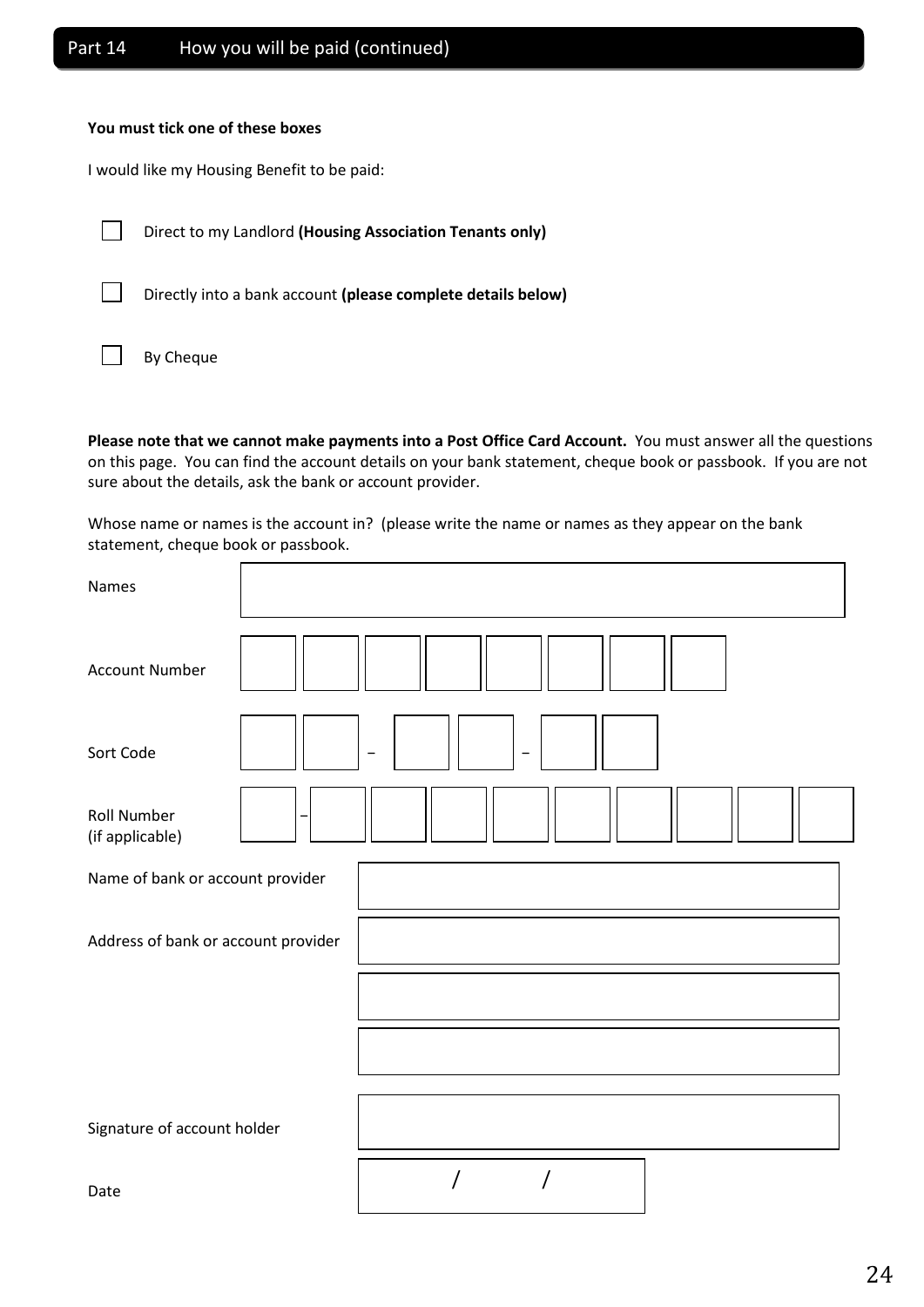**Please use this space to tell us anything else you think we should know about.**

## Part 16 Backdating

We usually award benefit from the Monday after the day we receive your claim. Sometimes we can pay benefit from an earlier date if you have a good reason for not claiming earlier. If you want us to consider paying your benefit from an earlier date, tell us when you want benefit from and why you did not claim earlier. We will not backdate your benefit unless you have a good reason for not claiming earlier, and that good reason exists for all of the period. You must provide evidence of the reason, for example, letters from your doctor or social worker.

Please note that we cannot backdate benefit for any period more than 1 month for working age customers and 3 months for pension age customers, from the date of your request.

/ /

**Date you want to claim benefit from**

| For this earlier period, were your circumstances | <b>No</b> | Yes |
|--------------------------------------------------|-----------|-----|
| the same as on this form?                        |           |     |

**Tell us why you have not claimed before.**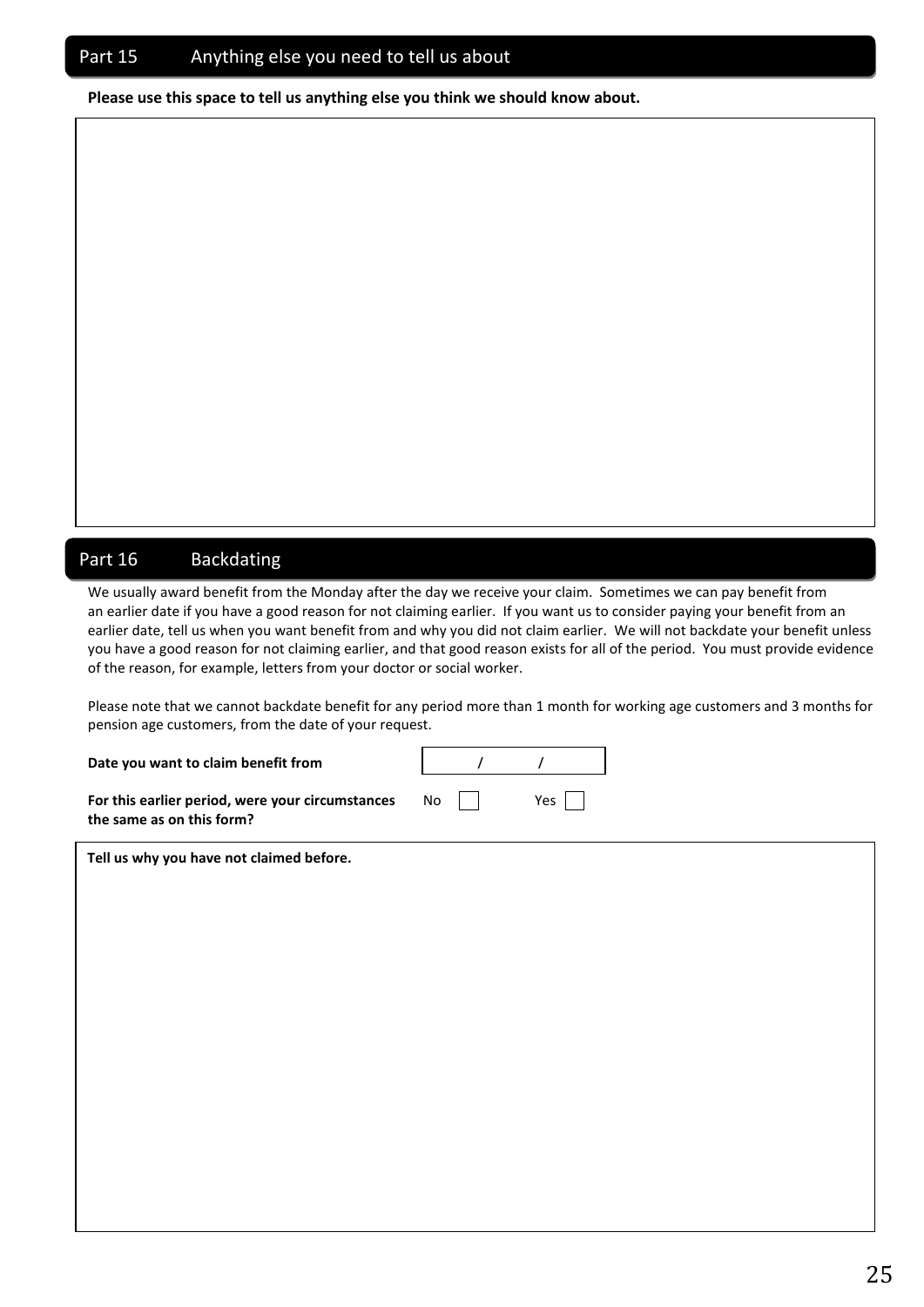## Part 17 Extra information

**Please fill in the appropriate boxes below where you have extra information to tell us about.**

**Part 2 About children**

**Please provide all the information that you have given on page 8 for your other children.**

**Part 3 About other people who live with you. Please answer all the questions we ask on pages 9 and 10.**

**Part 5 About working for an employer Please answer all the questions we ask on pages 12 and 13.** 

**Part 9 About money coming in Please answer all the questions we ask on page 16.**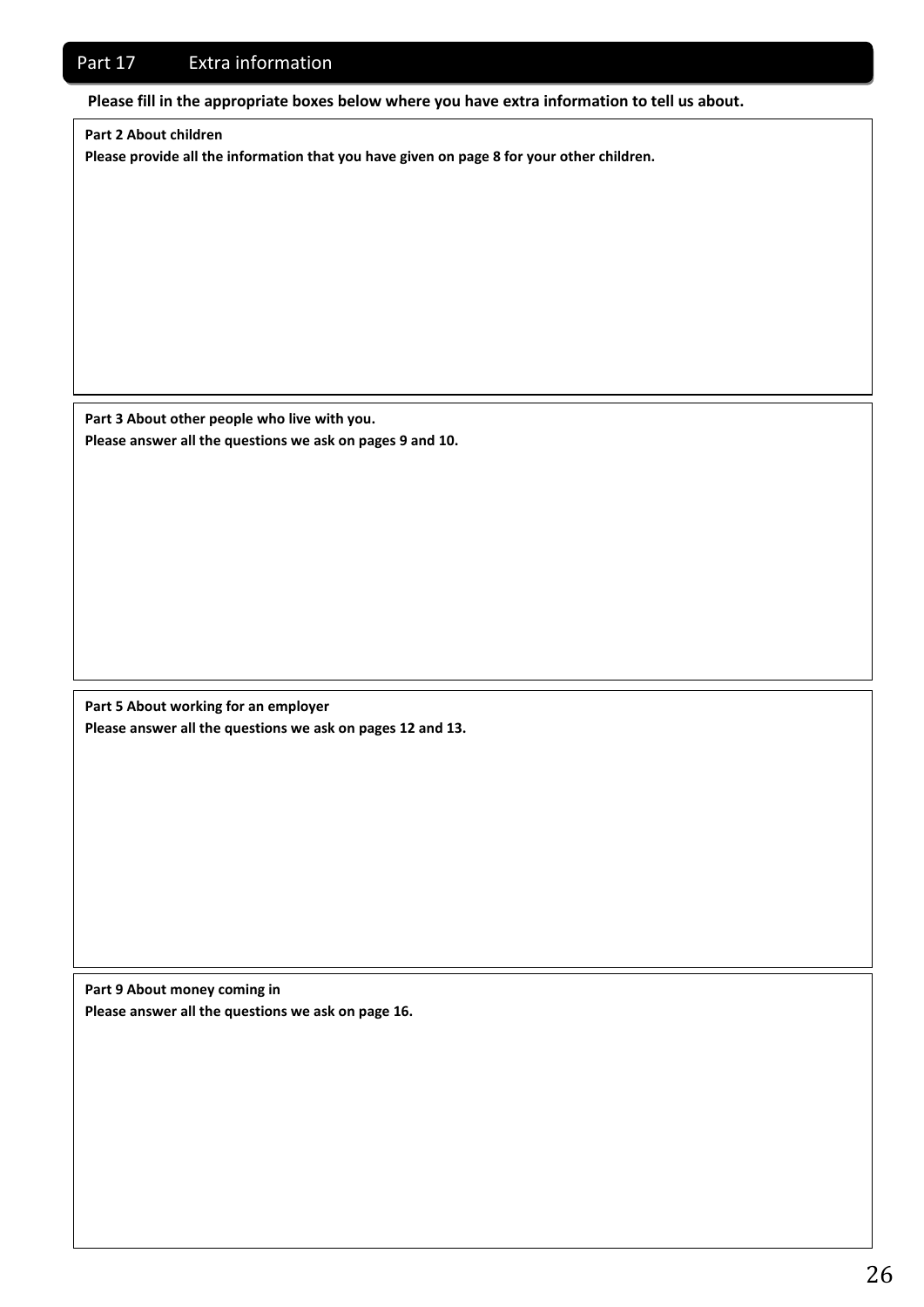## Part 18 Declaration

**Even if someone else has filled in this form for you, both you, and your partner (if you have one) must sign this declaration if you can. Please read this declaration carefully before you sign and date it.**

- **I declare** that the information I have given on this form is correct and complete and I have declared all of my income and savings.
- **I give** you permission to make any enquiries to check the information on this form with the information I have given to other sections within the council, benefit authorities and the Home Office as allowed by law.
- **I must** let you know immediately of any changes in circumstances which may affect the claim. I have read and understood the list of changes I must tell you about on page 3 of this form.
- **I understand** that if I give any information that is not correct or complete or do not tell you about any changes that might affect my benefit, I may be prosecuted.
- The Council is under an obligation to manage public funds properly. Accordingly, I understand that information I provide will be used to ensure appropriate payment of Housing / Council Tax Reduction.
- The information may also be used to prevent and detect fraud, including checks on undeclared cohabiters. It is also possible that this information may be shared for the same purpose with other public bodies, other organisations which handle public funds or Experian, a credit reference agency.
- This Authority has adopted a Government procedure dictated by best practice which means that at sometime you may be contacted by a Council Officer who will confirm that the details on your application form remain unchanged. The Officer will formally identify him/herself and will fully explain the procedure to you. This process must be carried out in order for your benefit to remain in payment.
- **I agree** that you may contact my employer for details of my employment which could be relevant to my application and I agree to my employer giving you this information.

## **Your signature Your partner's signature**

| <b>Date</b> | <b>Date</b> |
|-------------|-------------|
|             |             |

If this form has been filled in by someone other than the person claiming, please tell us why you are filling in this form for the person claiming. If you have power of attorney or you are an agent of the person claiming, you must provide evidence of this.

**I declare** that, as far as possible, I have confirmed with the person claiming that the answers I have written on this form are correct.

**Name of the person who filled in this form**

**Signature**

| ם דבו<br>- - - |  |
|----------------|--|

27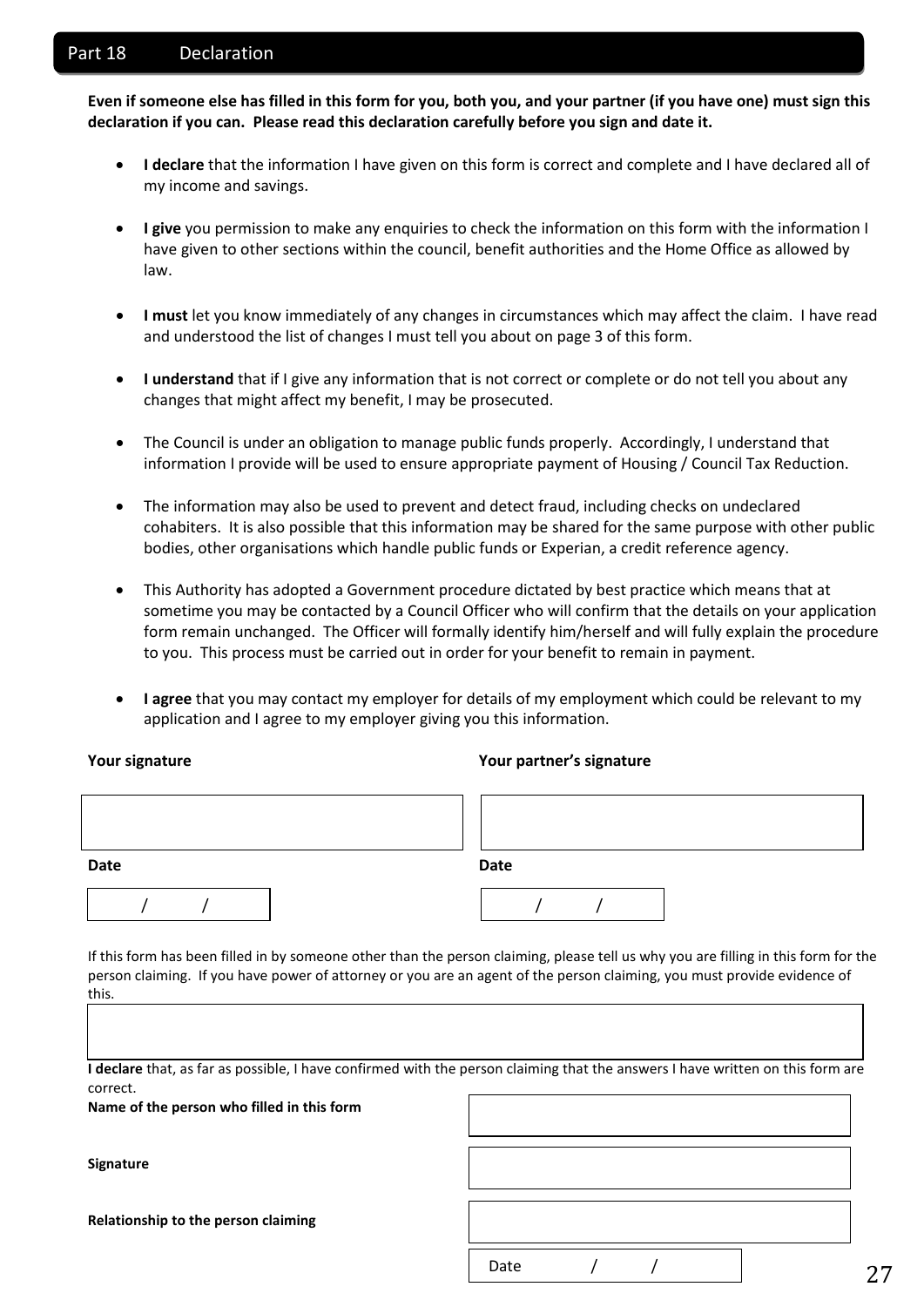## Part 19 Sharing information with your landlord

Sharing information with your landlord or housing association could help us deal with your claim more quickly and reduce the risk of you falling behind with your rent because of your claim being delayed.

We may need to confirm information with your landlord before we can make a decision on your claim, for example, the start date of your tenancy. In these circumstances, we can contact your landlord without your permission.

Under the Data Protection Act 2018, we would need your permission to discuss anything else with your landlord.

If you give us permission, we will be able to tell your landlord if:

- You have claimed or renewed your claim for Housing Benefit or Local Housing Allowance;
- We have made a decision on your claim; or
- We need more information before we can make a decision on your claim and what that information is.

We will not give your landlord any information about:

- Personal circumstances which relate to you and your family
- Your finances

You can withdraw your permission at any time.

## It will not affect your claim if you do not give us permission to discuss your claim with your landlord.

If you want to give us permission to discuss your claim with your landlord, please sign below;

## I give you permission to share information about my benefit claim with my landlord or their representative.

| Your Signature |                                     | Date |  |
|----------------|-------------------------------------|------|--|
|                | Your full name (in CAPITAL LETTERS) |      |  |
|                |                                     |      |  |

## **PAYING HOUSING BENEFIT TO YOUR LANDLORD**

If you want us to pay benefit straight to your landlord, you must sign this declaration**.**

## **Your declaration**

Please pay my benefit straight to my landlord.

- **I understand** that I must always tell you about any change in my circumstances
- **I understand** that if I do not tell you about any change in my circumstances and you pay me too much benefit because of this, I may have to pay back the extra benefit.
- **I understand** that I may be prosecuted if I do not tell you about any change of circumstances.

Your Signature

Date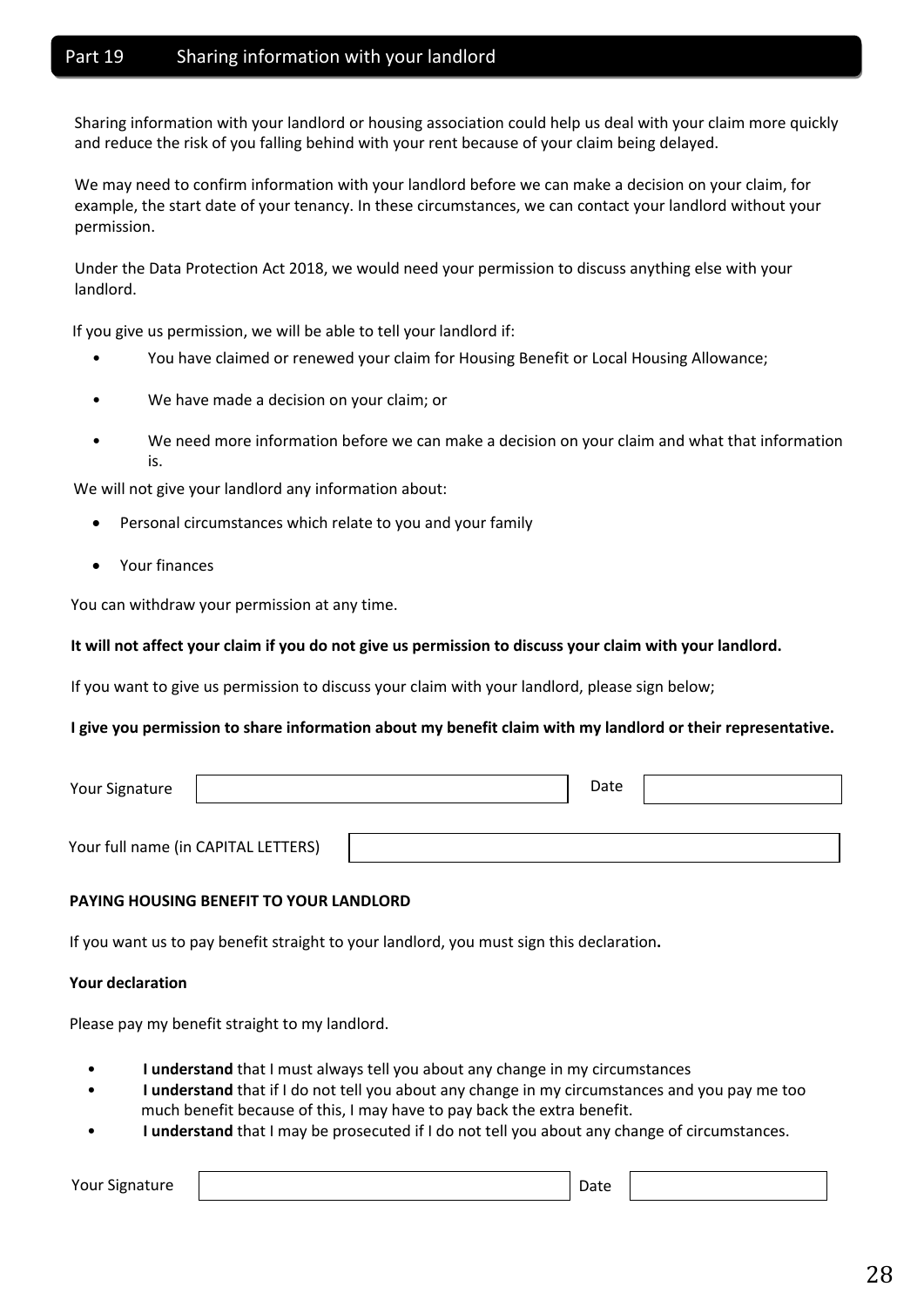#### **What information do we need?**

Argyll and Bute Council will act as the 'Data Controller' for the personal data you provide to us. The Data Protection Officer, who is responsible for ensuring personal data is managed in accordance with data protection legislation, can be contacted as follows:

Address: Data Protection Manager Manager, Argyll and Bute Council, Kilmory, Lochgilphead PA31 8RT.

Email: data.protection@argyll-bute.gov.uk

Telephone: 01546 605522

#### **Informatio[n held about you](mailto:Iain.Jackson@argyll-bute.gov.uk)**

As part of the Housing Benefit (HB) and Council Tax Reduction (CTR) application process, Argyll and Bute Council will collect personal data about you and members of your family.

The information collated includes:

- 1. Details about you such as your name and address, telephone number, email address, national insurance number, date of birth, household composition and income and savings details
- 2. Other relevant information to process your claim such as landlord details

We also use more sensitive types of personal information where appropriate including information about your health and/or the health of other members of your household.

We will use this data to process your claim and may check some of the information with other sources, such as the electoral roll or credit reference agencies to ensure this data is accurate.

#### **Who will process your information?**

The personal information you give to us through any of our forms relating to HB and CTR, and any other personal information we hold about you in this context will be processed by Argyll and Bute Council staff. There may be times when staff employed by other organisations will process your claim for HB or CTR or any appeal you may make. If this is the case the Council will ensure that the terms of its contract with the other organisation include provision for data security under the terms of the General Data Protection Regulation (GDPR) and that the organisation complies with the law.

## **Do you have to provide your information?**

We process housing benefit and council tax reduction claims as part of our statutory function as your local authority. Processing your personal information is necessary for the performance of this task by the council. If you do not provide us with the information we have requested for this purpose then we will not be able to award you these benefits/reductions.

#### **Providing accurate information**

It is important that we hold accurate up to date information about you in order to assess your needs and deliver the appropriate level of service and support. If any of your details have changed, or change in the future, please ensure that you tell us as soon as possible so that we can update your records and reassess your claim for HB and/or CTR as required.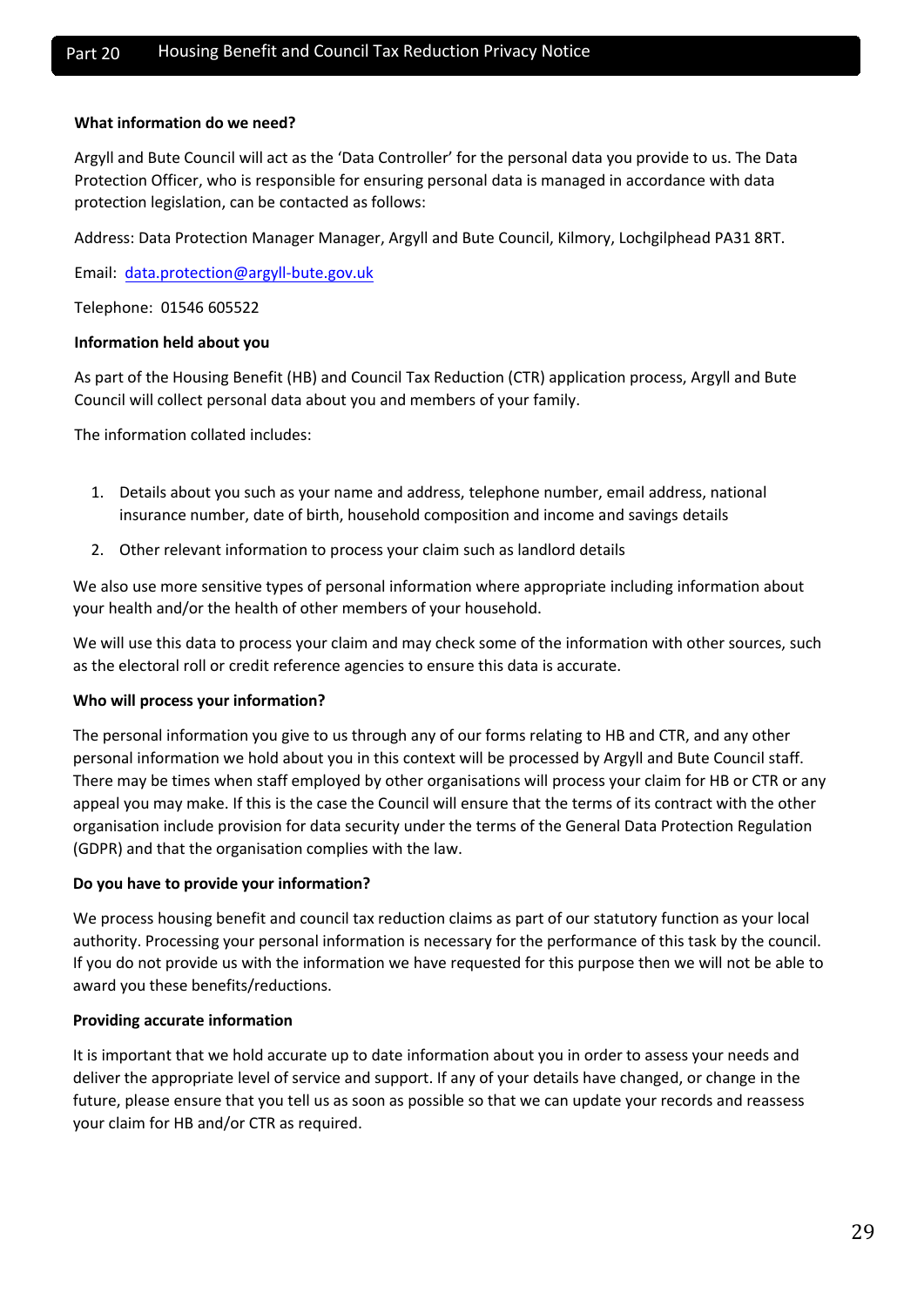## **How will we use the information we hold about you?**

We will collect information about you (where applicable) to:

- Process your claim for HB and/or CTR
- To allow the council to communicate and provide services appropriate to your needs, for example free school meals, school clothing grants
- Where processing is necessary to comply with legal obligations for example, the prevention and detection of crime including fraud
- Protect public funds

#### **What is the legal basis for us to process your information?**

The legal basis for processing data is:

- Under the following legislation:
	- o Social Security and Administration Act 1992
	- o Housing Benefit Regulations 2006
	- o Local Government Finance Act 1992
	- o The Council Tax Reduction (Scotland) Regulations 2012
	- o The prevention/detection of crime, including false representation in accordance with the Fraud Act 2006.

There are laws that give the council powers via mandatory and permissive gateways to share information such as;

- Welfare Reform Act 2012 which allows local authorities to share data with social landlords
- Section 115 of the Crime and Disorder Act 1998 allowing anyone to pass information to certain authorities if it is necessary or expedient for the purposes of any provision of the act
- Section 17 of the Anti-Terrorism, Crime and Security Act 2001 allowing disclosures under the statutory provisions in Schedule 4 for the purposes connected with the criminal investigation and prosecution, where such disclosures are proportionate
- The National Audit Act 1983 imposing a legal obligation on public bodies to share relevant information with the National Audit Office.
- Part 2A of the Public Finance and Accountability (Scotland) Act 2000 which concerns the sharing of data for the National Fraud Initiative carried out by Audit Scotland.

#### **Who will we share your information with?**

To process your claim we share information under our legal obligations and with partner organisations, including:

- Other departments of the Council
	- o Landlord data may be shared with the landlord registration service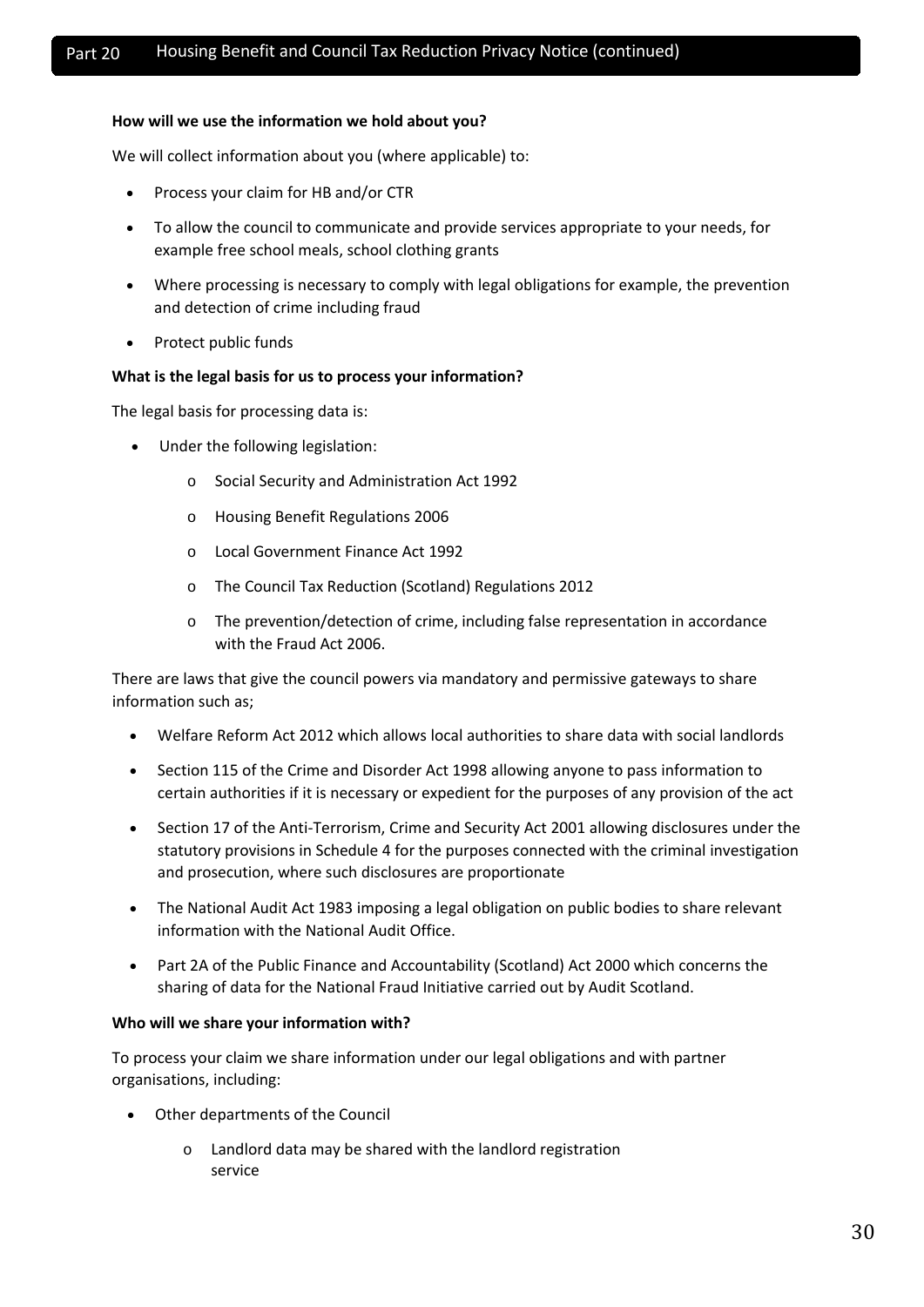- o Housing services where the Council is the landlord or the claimant is designated as homeless.
- o Customer Services and Education in respect of applications for other benefits such as Free School Meals and School Clothing Grants
- o Other organisations or public bodies
	- **The Department of Works and Pensions (DWP)**
	- **HM Revenues and Customs**
	- **The Police**
	- Our contracted Sheriff Officers for the purpose of performing any of our statutory enforcement duties
	- To make any disclosures required by law such as disclosure to the Office of National Statistics
	- LoCTA, The National Anti-Fraud Network (NAFN) and other bodies responsible for detecting or preventing fraud or auditing or administering public funds
	- Civica and Capita under contract from processing claims and/or appeals.
	- Rent Registration Service to ensure rent levels are reasonable when processing claims.
	- Your landlord

We will not share your information with other organisations unless there is a legal basis to do so. However, there may be certain circumstances where we would share without your consent, such as where we are required to do so by law to safeguard public safety and in risk of harm or emergency situations. Otherwise outside of the conditions stated, we will not share your information as detailed unless you have provided your written consent to do so.

## **How long will we keep your information?**

We will keep your information for the minimum period necessary. The information outlined in this privacy notice will be kept after all action on your claim has finished and the period required by the Council for legal and audit purposes has passed, which is normally 6 years after your claim has been cancelled. All information will be held securely and destroyed under confidential conditions.

## **Do we transfer your information outside the UK?**

We do not transfer personal information outside the UK.

## **Your rights**

When you provide information to the Council, you will have the following rights:

- to withdraw consent at any time, where the lawful basis specified above is consent
- to lodge a complaint with the Information Commissioner's Office see below for details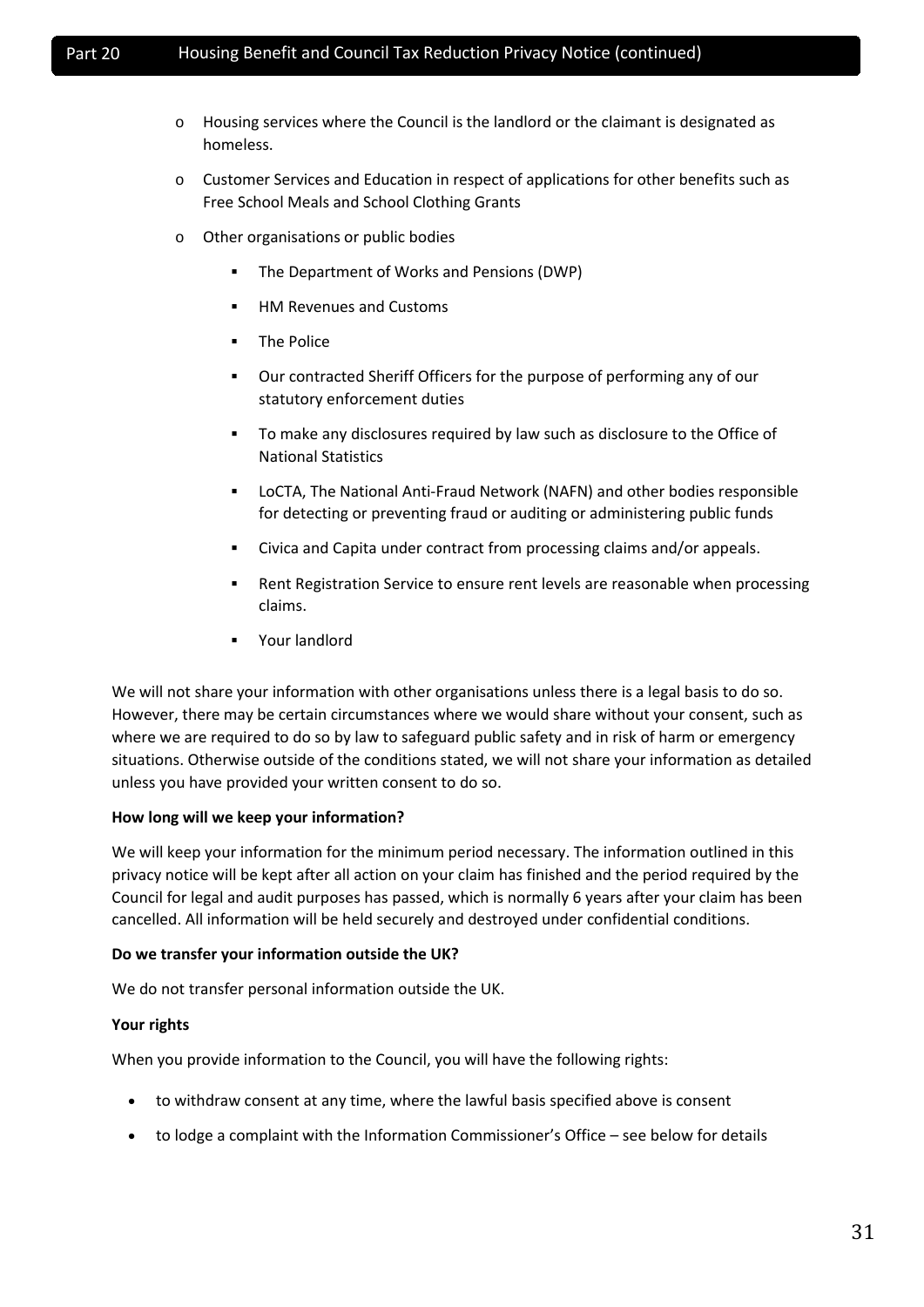- to request access to your personal data please contact the Data Protection Officer if you wish to submit a request.
- to data portability, where the Legal basis specified above is i) consent or ii) performance of a contract
- to request rectification or erasure of your personal data, as far as the legislation permits please contact the Data Protection Officer and provide details of what data you wish to be rectified or erased.

You can find out more about your rights in relation to data protection here: [www.argyll-bute.gov.uk/](http://www.argyll-bute.gov.uk/data-protection) [data-protection](http://www.argyll-bute.gov.uk/data-protection) or from the Data Protection Officer by telephone or in writing, as detailed above.

## **Information Commissioner's Office**

The ICO is the UK's independent body set up to uphold information rights.

Information Commissioner's Office Wycliffe House, Water Lane, Wilmslow, Cheshire, SK9 5AF Telephone: 0303 123 1113 Email: casework@ico.org.uk

The In[formation Commissione](mailto:casework@ico.org.uk)r's Office – Scotland 45 Melville Street, Edinburgh, EH3 7HL Telephone: 0303 123 1115 Email: Scotland@ico.org.uk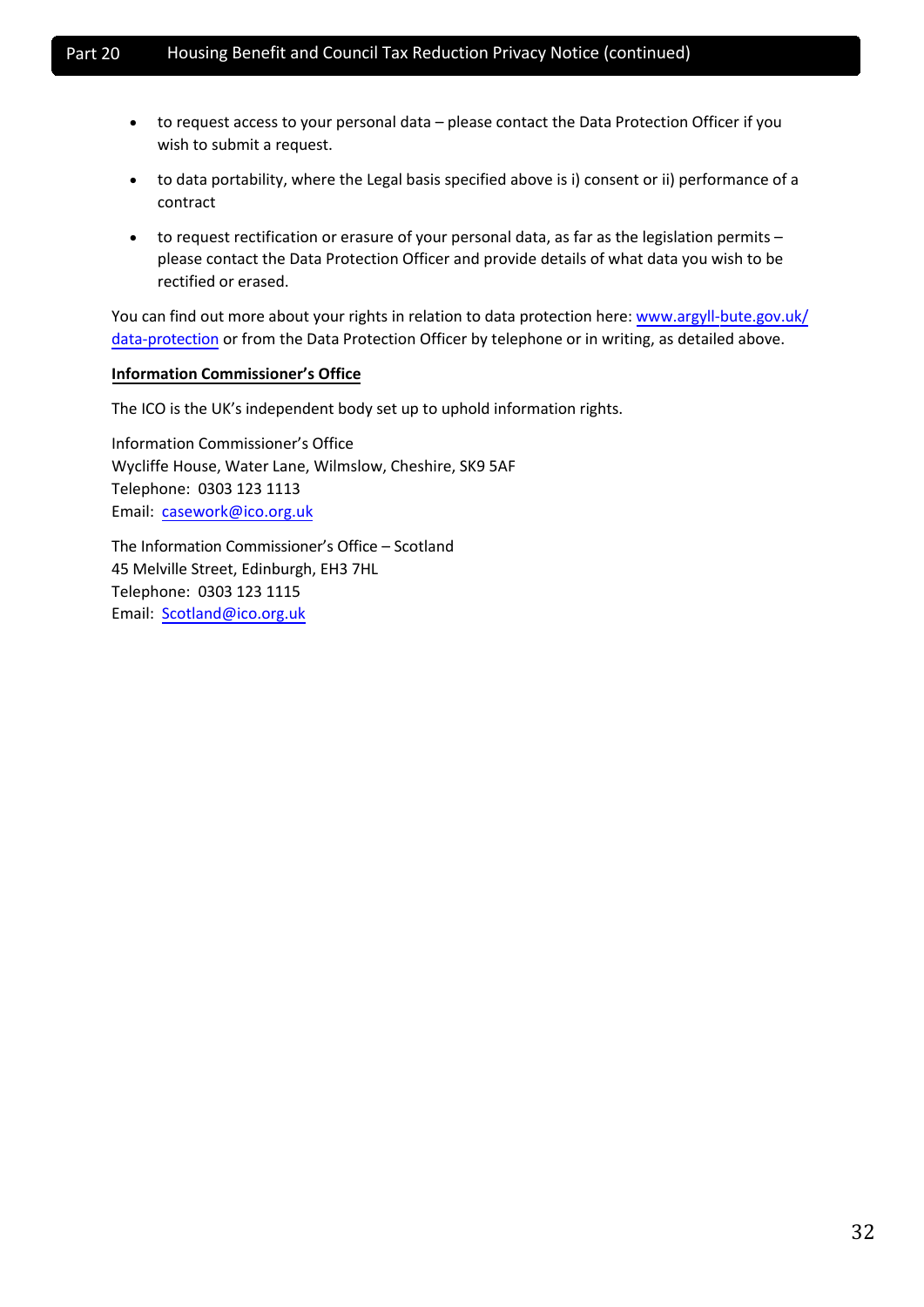## Part 21 Checklist

Please tick to say what evidence you are sending with this form. We must see original documents, not copies.

Please do not send valuable items through the post. If you can, bring them into any of our offices listed on page 4. We will take the details we need and give you the documents back straight away. If you cannot get into the office, phone us for more advice.

#### **If you do not provide all the evidence we need, we might not be able to pay you any benefit. We need the same evidence for your partner, if you have one.**

If you cannot send the evidence we need at the moment, send the form back to us now and send the evidence later. We can start to process your claim, but we will not be able to pay you any benefit until we have all the evidence.

| <b>BACS mandate</b>                                    | Please see page 24.                                                                                                                                                                                                                                                                                                                                                                                                                              |
|--------------------------------------------------------|--------------------------------------------------------------------------------------------------------------------------------------------------------------------------------------------------------------------------------------------------------------------------------------------------------------------------------------------------------------------------------------------------------------------------------------------------|
| <b>Sharing information</b><br>with landlord            | Please see page 28.                                                                                                                                                                                                                                                                                                                                                                                                                              |
| <b>Evidence of identity</b>                            | You must provide one of the following for you and your partner - birth certificate,<br>marriage certificate, passport, medical card, driving licence, UK residence permit or<br>EEC identity card.                                                                                                                                                                                                                                               |
| <b>Evidence of National</b><br>Insurance number        | Such as a National Insurance number card, payslips or letter from social security or<br>the tax office. Documents already provided as evidence of identity cannot be used<br>as evidence of your National Insurance number.                                                                                                                                                                                                                      |
| <b>Evidence of non-</b><br>dependant's income          | You must provide proof of the non-dependant's income to receive the lower non-<br>dependant deduction. If you do not, the highest deduction will apply.                                                                                                                                                                                                                                                                                          |
| <b>Evidence of earnings</b>                            | We also need this for any other adults living in your home. This means your last five<br>payslips if you are paid weekly, your last three payslips if you are paid every two<br>weeks, or your last two payslips if you are paid monthly. If you do not have these<br>payslips, your employer must fill in the earnings certificate.                                                                                                             |
| <b>Evidence of</b><br>self-employment                  | If you or your partner are self-employed, we need to see your accounts for the last<br>financial year. If you have been trading for less than six months, we need to see a<br>summary of your trading records so far. We need to see your last two monthly business<br>bank accounts.                                                                                                                                                            |
| <b>Evidence of other</b><br>income                     | We also need this for any other adults living in your home. Such as pension slips<br>from a previous employer or a letter from the court showing how much maintenance<br>you are getting. We need to see evidence of any money people pay you for board<br>and lodgings.                                                                                                                                                                         |
| <b>Evidence of benefits,</b><br>allowances or pensions | We also need this for any other adults living in your home. Such as current award notices<br>or letters from social security confirming how much you get. If you do not have evidence,<br>let us know straight away. Please do not send order books through the post.                                                                                                                                                                            |
| <b>Evidence of savings and</b><br><b>investments</b>   | Such as all your bank, building society or post office books, full bank statements, or<br>certificates for Premium Bonds, National Savings Certificates, ISA's, stocks, shares and<br>unit trusts. We need to see evidence of any interest or dividends you get on investments<br>and savings. We need to see this evidence for children in your household as well.<br>The evidence you send must show details for at least the last two months. |
| <b>Evidence of other money</b><br>paid out             | Such as letters about student grants or maintenance, agreements or receipts from<br>registered child carers.                                                                                                                                                                                                                                                                                                                                     |
| <b>Evidence of private rent</b><br>and tenancy         | Such as a rent book, rent receipts, lease agreement, tenancy agreement, proof of<br>ownership or a letter from your landlord.                                                                                                                                                                                                                                                                                                                    |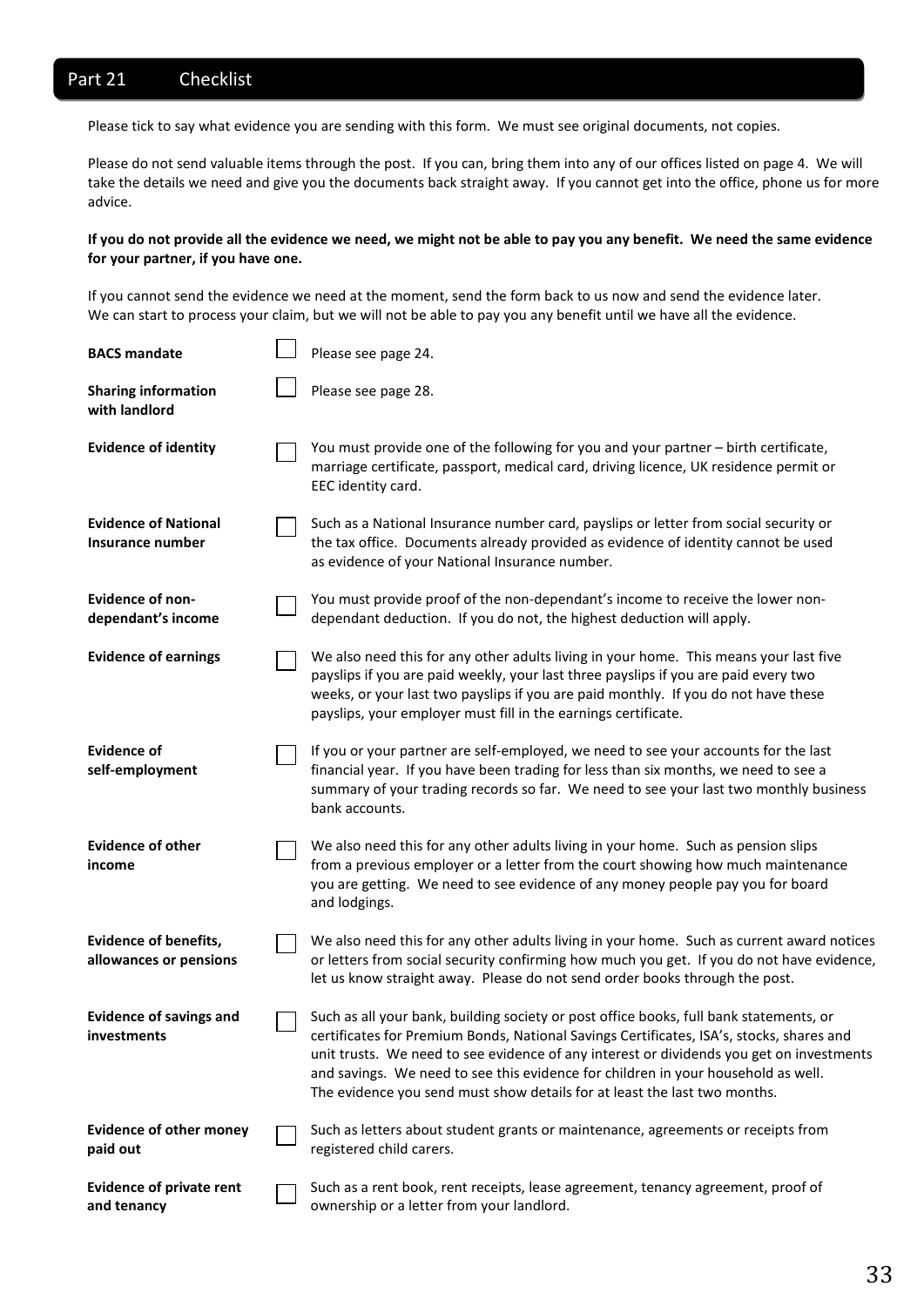## Part 22 Further discounts you may be entitled to

**Housing Benefit and Council Tax Reduction are not the only way to reduce your council tax bill, below is a summary of other reductions on offer.**

#### **Council Tax discounts and reductions**

A discount of 25% is available for homes where there is only one person over 18 who have to pay council tax.

You might be given a discount on your Council Tax if you fall into a category of people we think need help with paying it.

These following people may be disregarded for the purpose of calculating Council Tax liability:

- students, student nurses and apprentices
- long-term hospital patients
- under 18's
- anyone with a severe learning difficulty

**For example:** A couple both aged over 18 live together and one of them is a full-time student. In this case, the student would not be counted for council tax while they are studying full-time and the bill for the property would be reduced by a 25% discount.

You may be entitled to a discount of 10% if the property is not your sole or main residence.

You may be entitled to a reduction in your council tax bill if someone in your home is disabled, and the property has a feature which is mainly used by the person with the disability. For example: if your house has been specially adapted for a wheelchair to be used indoors.

For some properties, council tax may not need to be paid at all (this is known as an exemption). For example: if the property is not being lived in and is unfurnished or only has students or people under the age of 18 living in it. If you would like to know more about the various discounts and exemptions that are available, please contact us on 01546 605511 or visit our website at www.argyll-bute.gov.uk.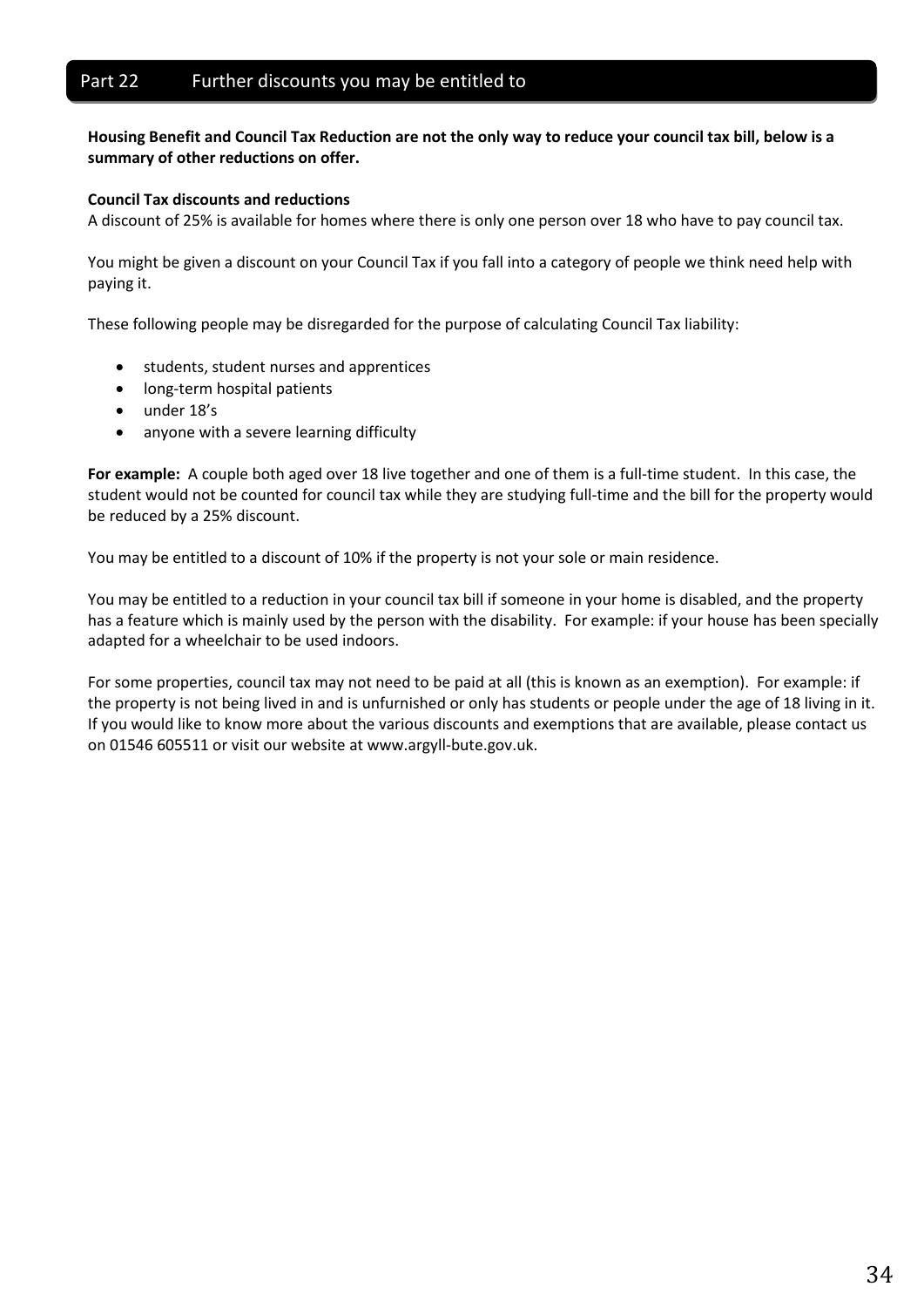If you would like this document in another language or format, or if you require the services of an interpreter, please contact us.

Ma tha sibh ag iarraidh an sgrìobhainn seo ann an cànan no riochd eile, no ma tha sibh a' feumachdainn seirbheis eadar, feuch gun leig sibh fios thugainn.

Gaelic

## **Jezeli chcieliby Pañstwo otrzymaO ten dokument w innym jzyku lub w innym formacie albo jeeIi potrzebna jest pomoc Uumacza, to prosimy o kontakt z nami.** Polish

यह दस्तावेज यदि आपको किसी अन्य भाषा या अन्य रूप में चाहिये, या आपको आनुवाद-सेवाओं की आवश्यक्ता हो तो हमसे संपर्क करें Hindi

ىيەدستاويزاگرآپ كوكسى دېگرز بان يادىگرشكل ميں دركارہو، پااگرآپ كوتر جمان كى خدمات جا<sup>ہيك</sup>يںتوبرائے مہربانى ہم سےرابطہ ي<del>ح</del>جئے \_

Urdu

ਜੇ ਇਹ ਦਸਤਾਵੇਜ਼ ਤਹਾਨੰ ਕਿਸੇ ਹੋਰ ਭਾਸ਼ਾ ਵਿਚ ਜਾਂ ਕਿਸੇ ਹੋਰ ਰਪ ਵਿਚ ਚਾਹੀਦਾ ਹੈ. ਜਾਂ ਜੇ ਤਹਾਨੰ ਗੱਲਬਾਤ ਸਮਝਾੳਣ ਲਈ ਕਿਸੇ ਇੰਟਰਪ੍ਰੈਟਰ ਦੀ ਲੋੜ ਹੈ, ਤਾਂ ਤੁਸੀਂ ਸਾਨੂੰ ਦੱਸੋ।

Punjabi

本文件可以翻譯為另一語文版本,或製作成另一格式,如有此需要,或需要傳譯員的 協助,請與我們聯絡。

## **Cantonese**

--------------------------------------------------------------------------------------------

# **Information is available in large print, audio tape and Braille formats. Typetalk calls welcome.**